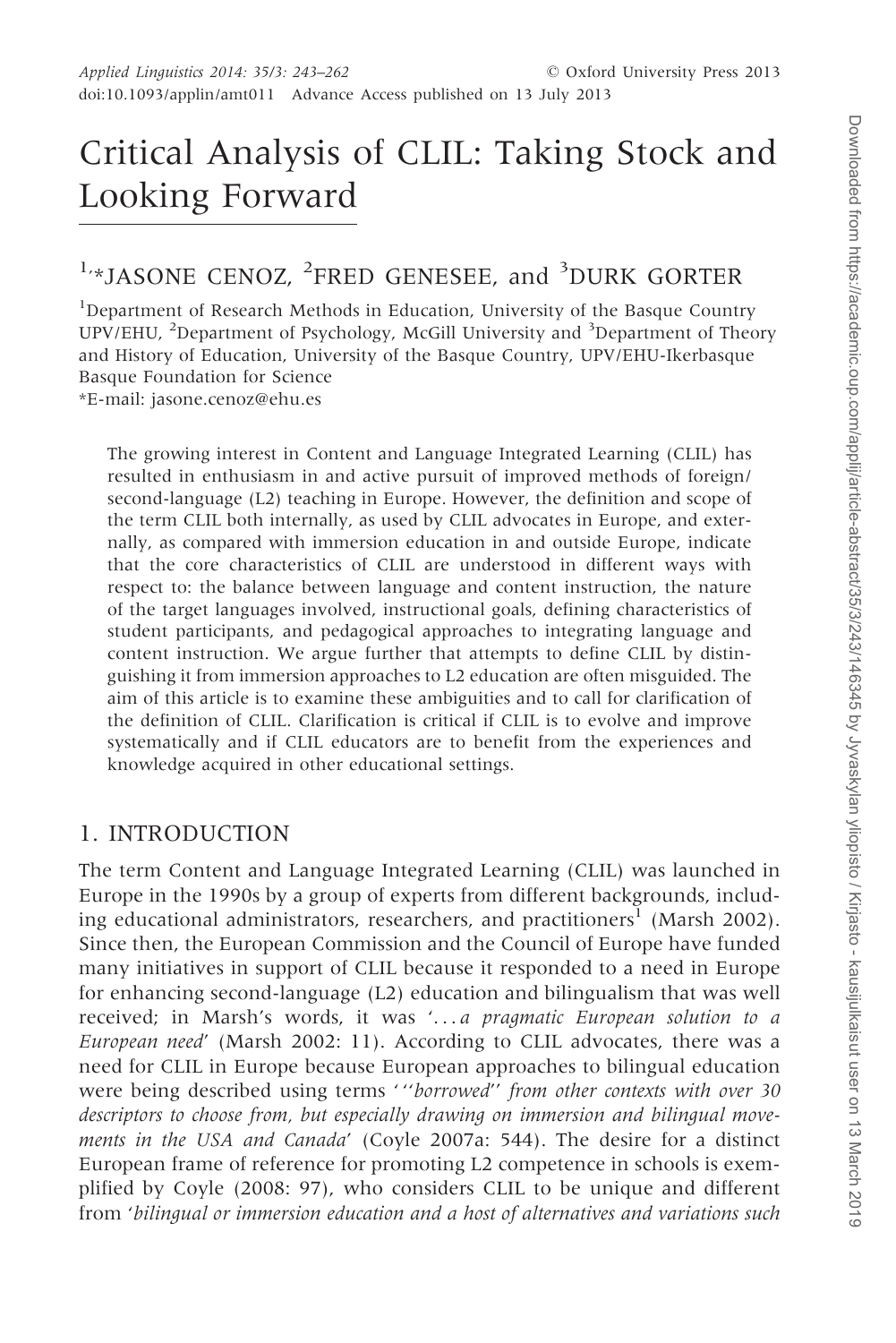as content-based language teaching, English for Special Purposes, plurilingual education'. However, although CLIL's origins in Europe might make it historically unique, this does not necessarily make it pedagogically unique. In fact, we will show shortly that definitions of CLIL and the varied interpretations of this approach within Europe indicate that it is understood in different ways by its advocates. As well as being internally ambiguous, the term CLIL is not clearly defined when compared with other approaches that integrate content and language teaching for L2 learning.

The aim of this article is to examine these ambiguities both internally, within Europe and among CLIL advocates, and with special reference to the similarities and differences between CLIL and immersion education programs, which are often used as a frame of reference to distinguish CLIL. Clarifying the definition of CLIL internally is critical if it is to evolve and improve systematically because without a common understanding of CLIL, there can be no coherent evolution. Clarification of the definition of CLIL with respect to other forms of content-based L2 education is necessary if CLIL educators are to benefit from the experiences and knowledge acquired in other educational settings. To rarify the concept of CLIL so that it is seen to be totally distinct from other forms of integrated L2 and content-based instruction (CBI) is to effectively preclude learning from the experiences of other educators and from the findings of educational researchers working in other settings. This may not be in the best interests of teachers and students in CLIL classrooms.

In the next section, we present and analyze the definitions that have been given to CLIL in the European context. We then compare characteristics of CLIL that are often cited as evidence of its distinctiveness with characteristics of immersion education so as to ascertain the similarities and differences between these two popular forms of L2 education. The results of these analyses, we believe, call for a clearer and more fine-tuned definition of CLIL that is pedagogically useful, a topic we discuss in section 5.

#### 2. DEFINITION OF CLIL

There are a variety of definitions of CLIL, but Coyle et al. ([2010:](#page-17-0) 1) provide a succinct definition that refers to its specific features. 'Content and Language Integrated Learning (CLIL) is a dual-focused educational approach in which an additional language is used for the learning and teaching of both content and language'. According to this definition, CLIL can include a wide range of educational practices provided that these practices are conducted through the medium of an additional language and 'both language and the subject have a joint role' [\(Marsh 2002:](#page-18-0) 58). The dual role of language and content has been understood in different ways. According to Ting [\(2010](#page-19-0): 3), 'CLIL advocates a 50:50/Content: Language CLIL-equilibrium'. However, research conducted in actual CLIL classrooms shows that it is difficult to achieve a strict balance of language and content ([Dalton-Puffer 2007](#page-17-0); [Mehisto 2008;](#page-18-0) Pérez-Vidal and [Juan-Garau 2010\)](#page-19-0). According to [Marsh \(2002\),](#page-18-0) there should always be a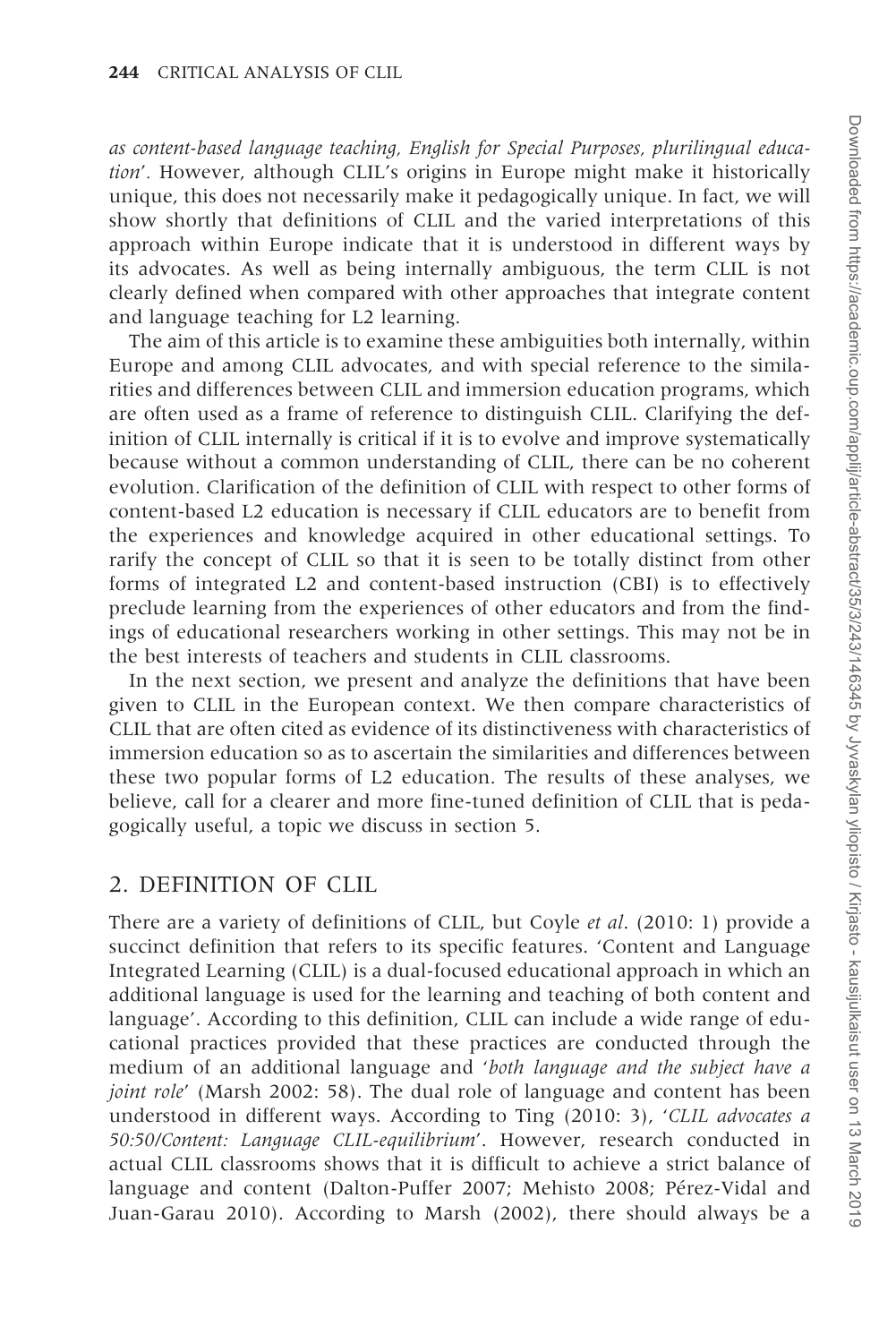dual focus on language and content for instruction to qualify as CLIL, even if the proportion is 90 per cent versus 10 per cent. However, a view of CLIL that embraces such wide variation in content and language instruction is problematic because it is difficult to imagine a traditional non-CLIL L2/foreign language class with a less than 10 per cent focus on some type of content. Such a flexible definition makes CLIL very broad, but arguably overly inclusive and at the expense of precision.

Coyle's definition also refers to CLIL as an 'educational approach'. However, this is understood in different ways. More specifically, some scholars view CLIL largely in terms of the actual instructional techniques and practices used in classrooms to promote L2/foreign language learning ([Ball and Lindsay 2010;](#page-16-0) Hüttner and Rieder-Bünemann 2010). Indeed, the conceptualization of CLIL as 'essentially methodological' ([Marsh 2008](#page-18-0): 244), 'a pedagogic tool' ([Coyle 2002:](#page-17-0) 27), or 'an innovative methodological approach' [\(Eurydice 2006](#page-17-0): 7) is widespread. Yet, other scholars consider CLIL in largely curricular terms [\(Lange´](#page-18-0) 2007; Navés and Victori 2010). Baetens Beardsmore ([2002:](#page-16-0) 25), for example, explains that CLIL is flexible regarding curricular design and timetable organization 'ranging from early total, early partial, late immersion type programs, to modular subject-determined slots'. A conceptualization of CLIL with reference to curriculum is complicated further insofar as the link between language and content can take the form of a theme or a project and does not necessarily mean the use of an additional language as the medium of instruction for a whole school subject, as pointed out by [Coyle \(2007a\).](#page-17-0) Finally, yet another conceptualization of CLIL refers to it in largely theoretical terms as the interplay of the theoretical foundations of constructivism and L2 acquisition [\(Marsh](#page-18-0) [and Frigols 2013](#page-18-0)).

As can be seen from the preceding text, there are different conceptualizations of CLIL, including views that it is an educational approach that focuses on the classroom-level and specific pedagogical practices, to views that emphasize its foundations in constructivism and L2 acquisition theories [\(Halbach 2010;](#page-17-0) [Ioannou Georgiou 2012\)](#page-18-0). In some cases, CLIL is defined as a whole program of instruction and in other cases, as isolated lessons or activities conducted in an additional language. As Coyle [\(2008](#page-17-0): 101), one of the most representative and seminal scholars of CLIL, points out 'there is a lack of cohesion around CLIL pedagogies. There is neither one CLIL approach nor one theory of CLIL'.

The definition of CLIL also includes reference to an additional language as a medium of instruction, as exemplified in the quote from Coyle. 'Additional' language was defined by Marsh [\(2002](#page-18-0): 17) as any language other than the first language, including foreign language, L2, or minority language. This view is shared by those who launched CLIL and coined the term CLIL in the first place ([Wolff 2007a](#page-19-0); [Coyle 2008\)](#page-17-0) and is also expounded by the [Eurydice \(2006\)](#page-17-0) report on CLIL. However, CLIL has often been identified exclusively with English-medium instruction because it has had an especially significant impact on scholars, teacher trainers, and teachers who work in English-as-a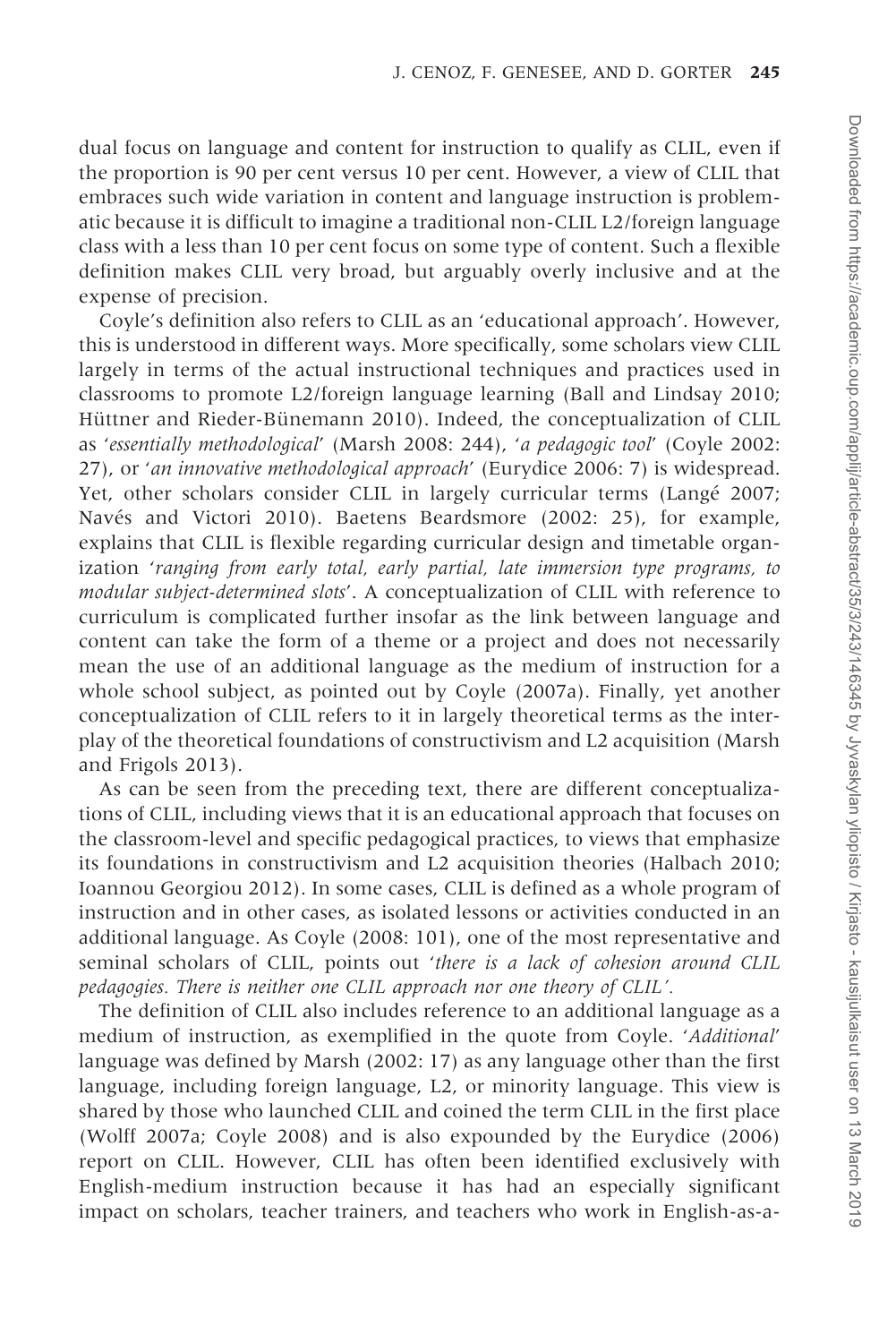second or foreign language contexts ([Dalton-Puffer](#page-17-0) et al. 2010a; [Whittaker](#page-19-0) et al. [2011\)](#page-19-0).

CLIL is often referred to as an 'umbrella' term that includes many variants and/or a wide range of different approaches ([Hondris](#page-18-0) et al. 2007; [Marsh 2008\)](#page-18-0). For example, according to Mehisto et al. [\(2008](#page-18-0): chapter 1), CLIL includes the following educational approaches: 'language showers',<sup>2</sup> CLIL camps, student exchanges, local projects, international projects, family stays, modules, workstudy abroad, one or more subjects, partial immersion, total immersion, twoway immersion, and double immersion. CLIL can even go beyond school contexts to include everyday activities, provided they take place in an L2/foreign language. Whereas on the one hand, all of these learning contexts are arguably examples of opportunities to learn language through content (a core element of CLIL), on the other hand, it is otherwise difficult to identify specific characteristics of these learning environments which they all share and which, thus, make them all equally and uniquely part of CLIL. In other words, the possible forms that CLIL can take are so inclusive that it is difficult to think of any teaching or learning activity in which an L2/foreign language would be used that could not be considered CLIL. Moreover, such an inclusive conceptualization of CLIL makes it so general as to lack practical or theoretical utility. For example, it is difficult, if not impossible, to identify pedagogical tools or theoretical constructs that apply to all or even most of these contexts/activities that are unique to CLIL as an educational approach to language and content learning.

In short, the use of CLIL as an umbrella construct makes it difficult *to pin* down the exact limits of the reality that this term refers to' [\(Alejo and Piquer 2010:](#page-16-0) 220) and, thus, to distinguish CLIL learning environments from non-CLIL learning environments, except in cases where there is exclusive instruction in the target language with absolutely no content as a vehicle for instruction; even the latter type of learning environment is probably difficult to find at present. Some of the most well-known advocates of CLIL are aware of this dilemma. Marsh [\(2008](#page-18-0): 233) points out 'Applications of CLIL are multifarious depending on educational level, environment and the specific approach adopted'. Similarly, Coyle [\(2010](#page-17-0): vii) writes that 'There are no set formula and methods for CLIL' and that '... we know that there is neither one model which suits all CLIL contexts nor one approach to integrating content and language teaching ... ' ([Coyle 2007b:](#page-17-0) 49). Dalton-Puffer et al. ([2010b](#page-17-0): 3) argue that the term CLIL 'has acquired some characteristics of a brand name, complete with the symbolic capital of positive description: innovative, modern, effective, efficient and forward-looking'. It is these very positive associations of CLIL that have attracted researchers, administrators, teacher educators, and teachers, particularly those in the field of English as an L2/foreign language. At the same time, such a broad concept of CLIL is 'slippery' because it ranges from the original broad view that includes different types of programs with use of an L2/foreign language as the medium of instruction (in and even outside of school) to a narrow vision of CLIL as representing specific pedagogical tools for teaching isolated content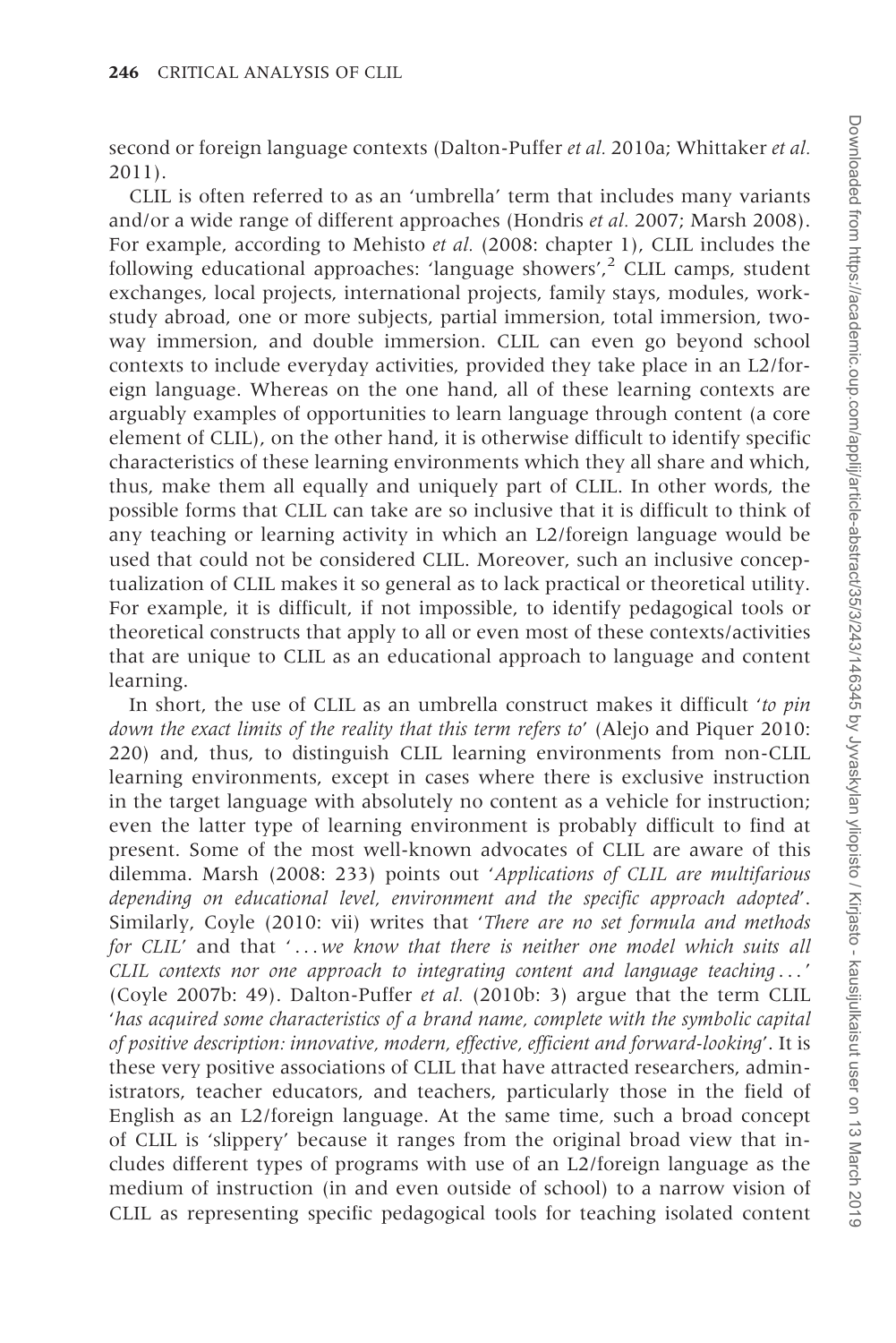through the medium of English (English for Special Purposes (ESP), for example). Compared with traditional L2/foreign language teaching, the cornerstone of CLIL is content and this is often considered to be different and innovative ([Marsh and Frigols 2013](#page-18-0)). At the same time, other forms of CBI, including different types of immersion programs, have a long tradition in L2/ foreign language education in Europe and other parts of the world. This raises the question of whether and how CLIL is really different from other types of CBI and, in particular, immersion.

In summary, we have sought to show that the scope of CLIL is not clear-cut and, as a consequence, its core features cannot be clearly identified. We would argue that this lack of precision makes it difficult for CLIL to evolve in Europe in a pedagogically coherent fashion and for research to play a critical role in its evolution.

#### 3. HOW DOES CLIL RELATE TO IMMERSION?

To better define and, therefore, understand CLIL, we discuss the relationship between CLIL and foreign language/L2 immersion programs. We have chosen to focus our discussion in this way for three reasons. First, immersion programs are among the most widespread bi-multilingual education programs, not only in North American but possibly around the world. For example, there are immersion programs in Estonian for Russian-speakers in Estonia ([Mehisto](#page-18-0) [and Asser 2007\)](#page-18-0), English for Japanese speakers in Japan ([Bostwick 2001\)](#page-16-0), Basque immersion for Spanish speakers in Spain ([Cenoz 2009](#page-17-0)), Swedish immersion in Finland (Björklund 1998), and Maori immersion for Englishspeaking children in New Zealand [\(May 2013\)](#page-18-0). Secondly, this comparison is intended to examine the extent to which immersion programs and CLIL are similar and different with the ultimate goal of ascertaining how each can inform the other with respect to theory development, research findings, and educational policy and practice. In other words, we think that such a discussion can reveal to what extent and how experiences with immersion can guide efforts at CLIL and, conversely, how experiences with CLIL can inform those working in immersion programs. In the case of CLIL, at issue is how to maximize the educational outcomes of European students and students in communities around the world where CLIL is being used by drawing on research on immersion. We believe that it behooves educators, researchers, and policymakers to draw on all sources of pertinent knowledge possible to ensure success for these learners. Finally, comparing CLIL and immersion is also important because there is a great deal of ambiguity about this relationship among CLIL advocates. In fact, adoption of the term CLIL in the beginning was linked to the rejection of the term immersion. For example, Coyle [\(2007a](#page-17-0): 544) explained the need for the term CLIL because ' ''immersion'', though used in some European countries, was not widely favoured due to its close association with Canadian models'. Similarly, Marsh [\(2002](#page-18-0): 57) pointed out that 'Recognition that Europe is not Canada, not as a whole, or even in terms of most regions, led to a seeking out for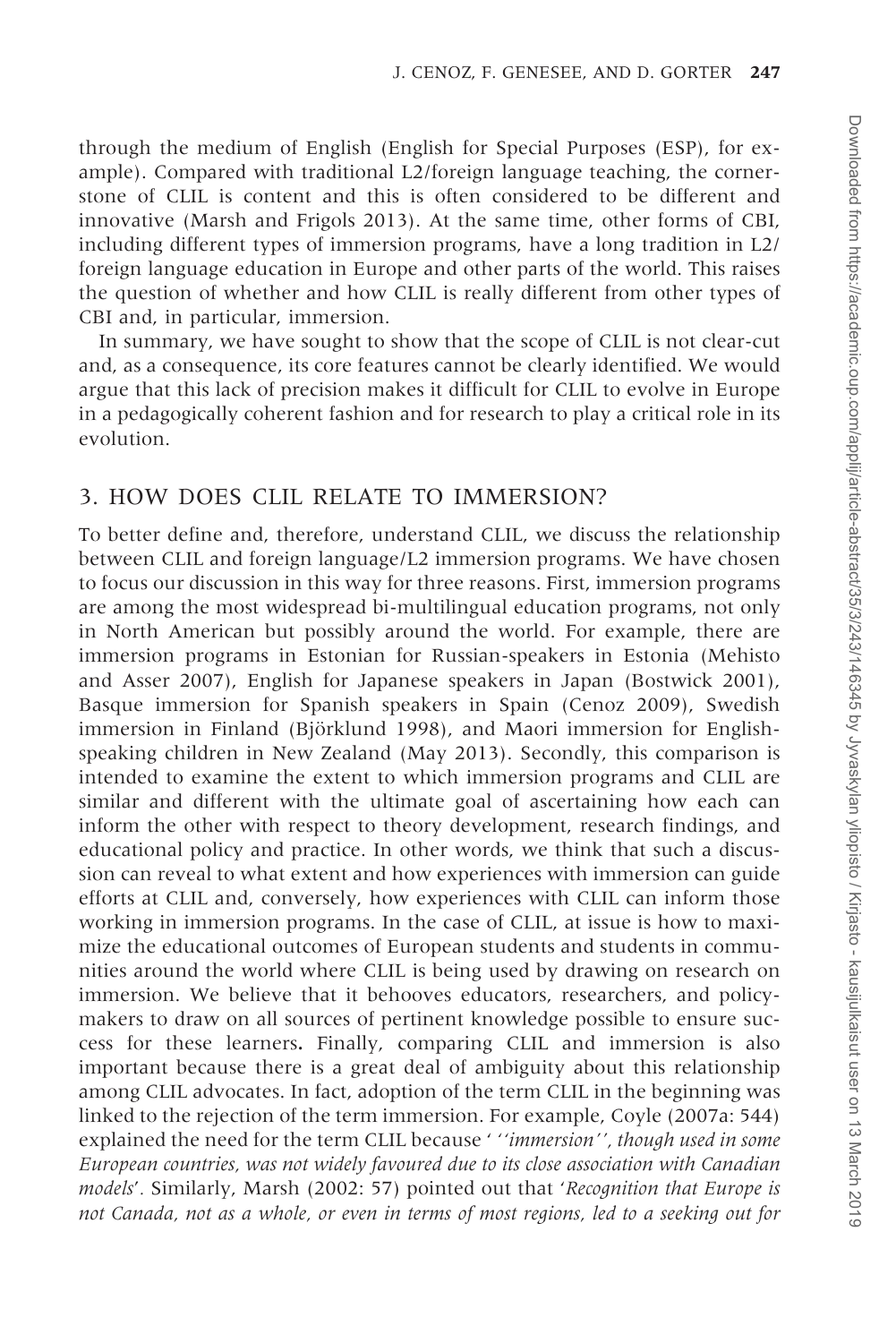alternative terms'. Despite such assertions, and as we have already seen in the previous section, [Mehisto](#page-18-0) et al[. \(2008\)](#page-18-0) consider that immersion programs are CLIL.

French immersion programs were developed in Canada in the 1960s. In these programs, at least 50 per cent of academic instruction is delivered through French (or other non-native languages of the participating students) during some part of elementary and/or secondary school for majority language English-speaking students. Immersion is commonly defined as an educational program in which an L2 or a foreign language is used for academic instruction. There are different types of immersion programs (partial, total, early, middle, late, dual, double, ...); they are offered in different languages in Canada and, indeed, around the world ([Genesee 1987](#page-17-0), [2004](#page-17-0)).

Immersion programs can be viewed as a form of 'content-based second language instruction' (or CBI). Although, according to [Met \(1998\),](#page-18-0) students in CBI programs always engage in learning some type of content through the medium of an L2 or a foreign language, CBI is not a unitary approach to teaching language and content. Met distinguishes different types of CBI using a continuum that goes from content-driven instruction to languagedriven instruction. Immersion programs are placed toward the contentdriven end of the continuum [\(Met 1998](#page-18-0)). Content-driven instruction has content learning as priority and language learning is secondary [\(Met 1999\)](#page-18-0). In fact, as [Genesee and Lindholm-Leary \(2013\)](#page-17-0) point out, in immersion programs, language learning is often incidental to learning prescribed academic knowledge and skills.

Many advocates of CLIL have highlighted the differences between CLIL and immersion (Pérez-Cañad[o 2012\)](#page-18-0). Differences between CLIL and immersion often focus on the goals of each approach, students' and teachers' profiles, the target languages, the balance between content and language instruction, and other pedagogical issues. We discuss each of these in turn.

#### 3.1 Goals

CLIL and immersion have been distinguished from one another with respect to differences in students' putative motivations. To be more specific, according to Hofmannová et al. ([2008:](#page-17-0) 22), 'Young Europeans in general have pragmatic goals, similar to instrumental motivation. They want to make themselves understood when they travel, seek new friendships and acquire knowledge'. Hofmannová et al. (2008) imply that outside Europe, students in immersion and other bilingual programs are motivated to learn the L2 to integrate with native speakers of the target language. The claim that students in CLIL versus immersion programs have distinct patterns of motivation is, in fact, difficult to substantiate owing to a lack of empirical evidence and, moreover, a lack of prime face validity for this argument. To be more specific, Canadian students in French immersion programs, for example, are also instrumentally motivated—to enhance their job prospects in Canada and around the world as a result of knowing an additional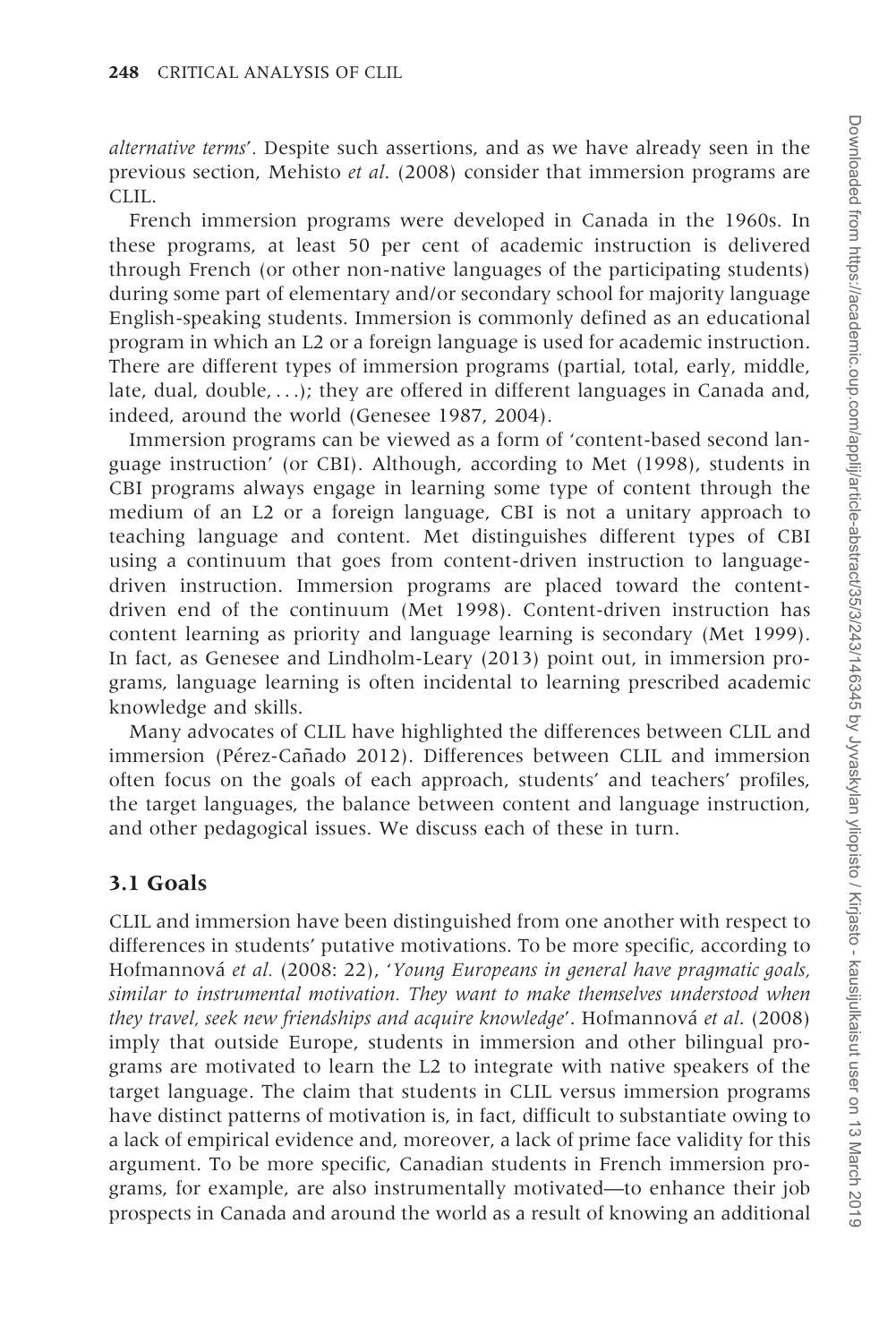language along with English; albeit an important additional motivation for Canadian immersion students might be to integrate with native speakers of the target languages in communities where there are French-speaking Canadians.

[Lasagabaster and Sierra \(2010\)](#page-18-0) distinguish between the language-learning goals of programs in Spain where Basque and Catalan are used as languages of instruction, which they call immersion, and programs using English as the additional language of instruction for one or two school subjects, which they consider CLIL. The underlying distinction that is implied here appears to be that the goal of immersion programs is native-like proficiency in the target language, but the goal of CLIL is much less advanced levels of L2 proficiency ([Marsh 2002](#page-18-0)). However, this distinction does not always apply. For example, Várkuti ([2010:](#page-19-0) 68) states that 'bilingual schools' in Hungary that use 'the CLIL approach' ... 'are expected to produce ideal balanced bilinguals'. Whereas native-like proficiency in the target language is ambitious and, arguably, perhaps often unrealistic, the language-learning goals for CLIL programs in countries such as Sweden and the Netherlands are often very high, and, indeed, the level of achievement in English-as-a-second language among school-aged students in these countries is very high [\(European Commission 2012](#page-17-0)). Additional evidence against the claim that the goals of CLIL and immersion are distinct comes from an examination of the goals of immersion programs in North America and elsewhere. Immersion programs in French, Spanish, and English for majority language students in Canada, the USA, and Japan, respectively, do not expect students in these programs to attain native-like proficiency, but rather advanced levels of functional proficiency.

#### 3.2 Students

Differences between immersion and CLIL also draw attention to student profiles. More specifically, those who view CLIL as distinct from immersion often assert the former, but less so the latter, is open to all students. To be more specific, according to Marsh ([2002:](#page-18-0)10), for example, 'Egalitarianism has been one success factor because the approach is seen to open doors on languages for a broader range of learners'. Similarly, Wolff [\(2002](#page-19-0): 48) claims that 'CLIL is not an elitist approach to language learning; it functions in all learning contexts and with all learners' [\(Baetens Beardsmore 2007](#page-16-0)). Coyle et al. [\(2010](#page-17-0): 2) also consider CLIL to be appropriate 'for a broad range of learners, not only those from privileged or otherwise elite backgrounds' as compared with the past when 'learning content though an additional language was either limited to very specific social groups, or forced upon school populations from whom the language of instruction was a foreign lan*guage'*. Although these claims may be accurate in some European contexts where use of an additional language as the medium of instruction has often been associated with elite private schools, it does not follow that such openness is characteristic of all CLIL contexts nor that it is uniquely characteristic of CLIL. Such claims ignore European immersion programs that use a minority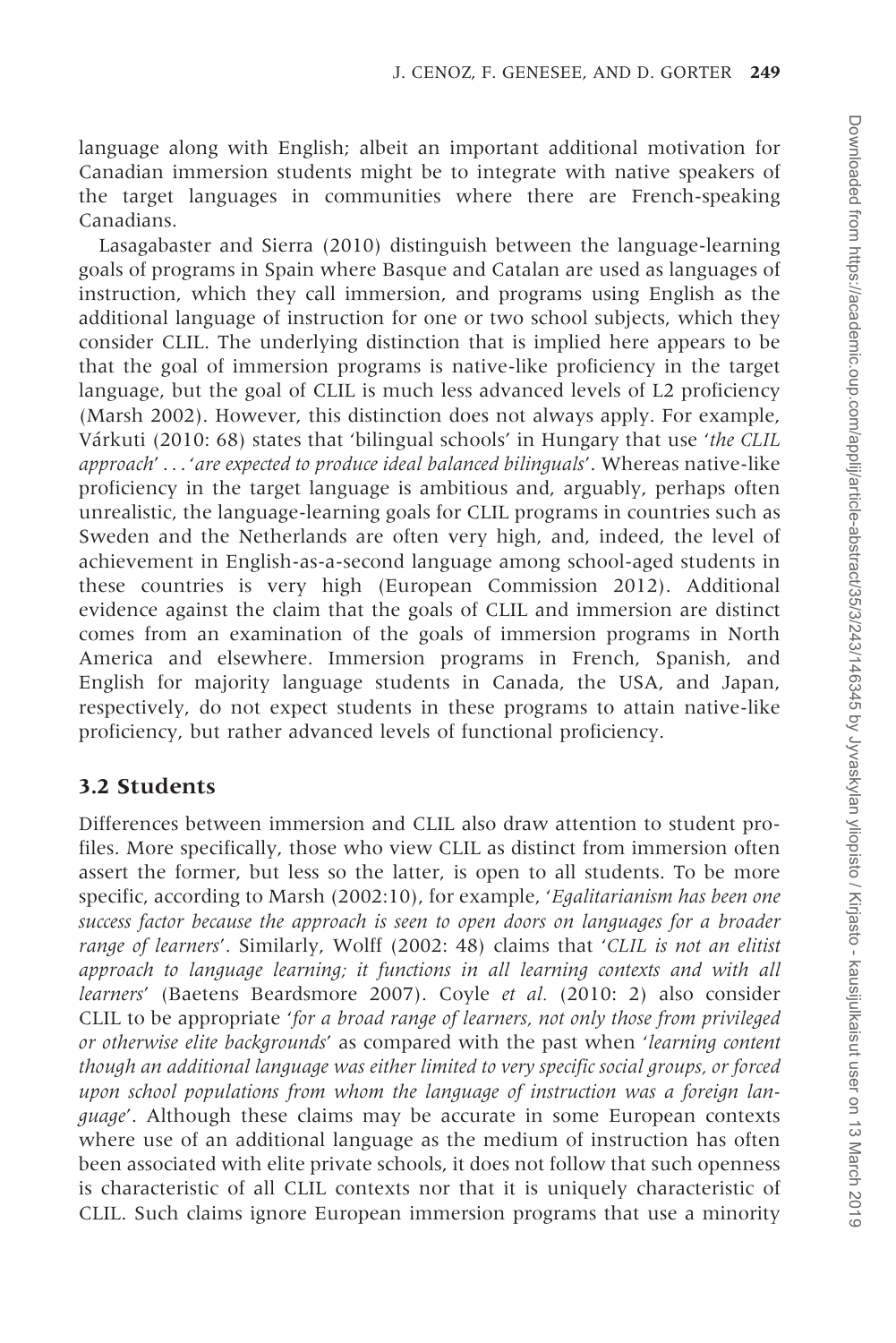language as the language of instruction for all and any speakers of the majority language. For example, in the Basque Autonomous Community, where the main language of instruction can be either Basque or Spanish, more than 90 per cent of school children have Basque as a language of instruction even though the percentage of Basque speakers in the region is approximately 30 per cent. These programs are open to the whole school population, and schools teaching through Basque (which is an L2 for a large number of students) serve children from different socioeconomic backgrounds ([Cenoz 2009\)](#page-17-0). In North America, as well, immersion programs are widely available to students with diverse backgrounds, including students from families with low socioeconomic status ([Caldas and Boudreaux 1999](#page-17-0); [Genesee 2007\)](#page-17-0) and minority ethnolinguistic groups [\(Holobow](#page-18-0) et al[. 1991](#page-18-0)).

In contrast to the notion that CLIL serves all students, some scholars point out that CLIL programs are not available for all students [\(Mehisto 2007;](#page-18-0) [Lasagabaster and Sierra 2010;](#page-18-0) [Bruton 2011\)](#page-17-0). Mehisto ([2007:](#page-18-0) 63) notes that 'CLIL can attract a disproportionally large number of academically bright students'. Bruton [\(2011](#page-17-0): 524), who is very critical of some research studies on the outcomes of CLIL, shares Mehisto's concern noting that 'many of the potential pitfalls which CLIL might encounter are actually avoided by selecting for these programs students who will be academically motivated to succeed in the FL (foreign language), as in other subjects'. Lasagabaster and Sierra ([2010:](#page-18-0) 372) point out that, with respect to immigrant students in Spain, what they understand as CLIL programs, namely, those using English as the language of instruction, may be more elitist than immersion programs insofar as 'Immigrant students are usually enrolled in immersion programs [...], whereas they seldom[...] take part in CLIL programs'. According to these authors, and contrary to those who claim that CLIL is more accessible than other types of content-based L2 education, CLIL may actually be more elitist. At the very least, claims concerning the relative accessibility of CLIL in comparison with other content-based language options, and most importantly immersion, demonstrate a relatively superficial knowledge of different types of immersion education and the student populations they serve. All things considered, it would appear that there are no grounds for claiming that CLIL is typically and uniquely less elitist than immersion.

## 3.3 The target language

It has also been claimed that CLIL is distinct from immersion insofar as the additional language used in CLIL is a foreign language, English in most cases, and not an L2 spoken locally ([Dalton-Puffer](#page-17-0) *et al.* 2010b:1). However, this is in contradiction with the usage given in the Eurydice report ([2006:](#page-17-0) 8), which notes that the 'acronym CLIL is used as a generic term to describe all types of provision in which a second language (a foreign, regional or minority language and/or another official state language) is used to teach certain subjects in the curriculum other than language lessons themselves'. Furthermore, the use of English can be more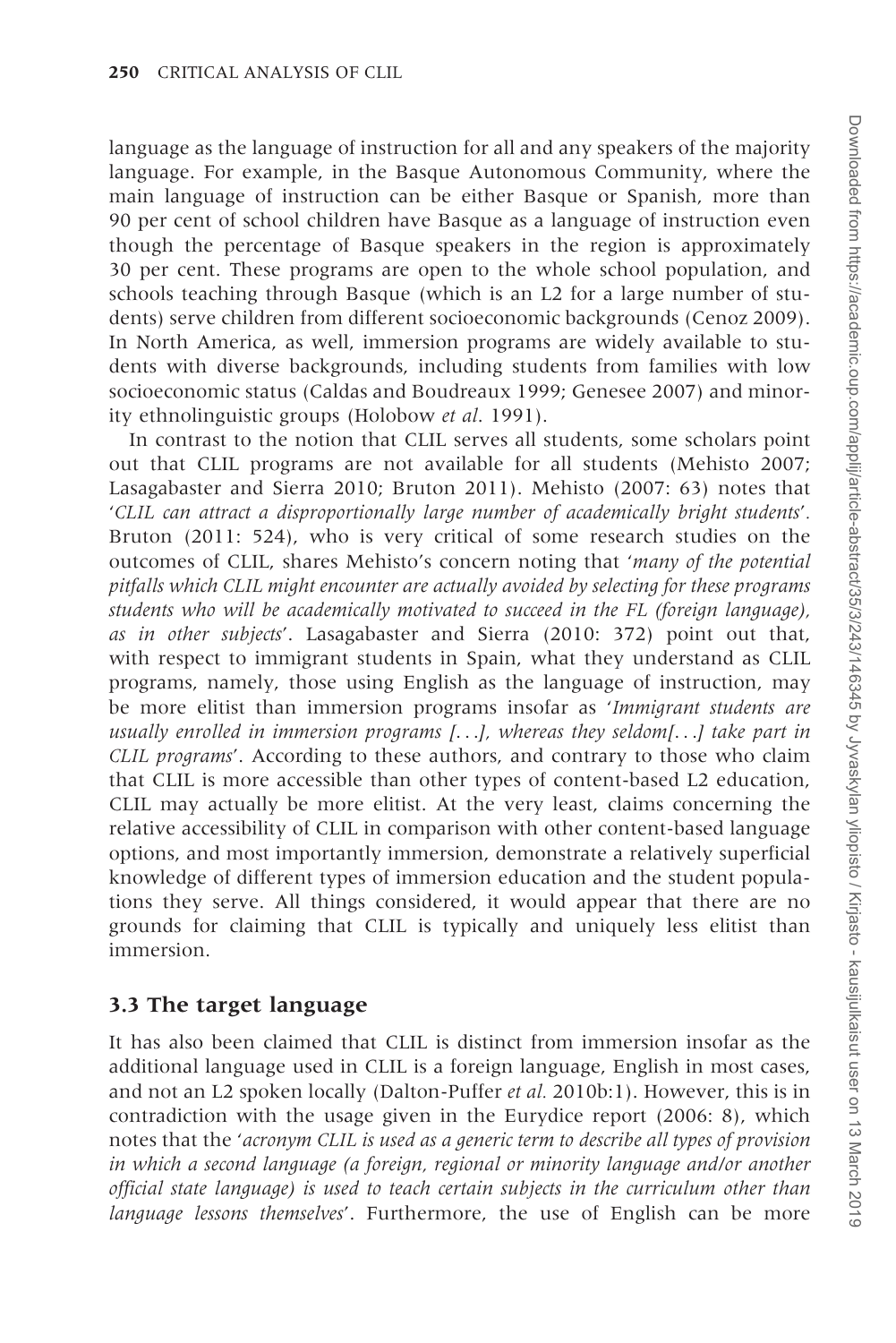extensive in countries such as the Netherlands or Sweden, where there are CLIL programs, than the use of French in many parts of Canada, where immersion programs exist. In short, it is difficult to argue that CLIL can be distinguished with reference to the nature of the additional language(s) used for instruction. In North America, immersion programs are available in a wide variety of languages, including many that are not spoken in the community where the program is located; the Center for Applied Linguistics identifies programs in the USA that use 25 different languages (see these Web sites for details: [http://www.cal.org/resources/immersion/; http://www.cal.org/twi/](http://www.cal.org/twi/directory/language.htm) [directory/language.htm](http://www.cal.org/twi/directory/language.htm)). Nikula et al. ([2013:](#page-18-0) 71) also acknowledge that, as in many CLIL programs, many current immersion programs focus on a foreign language.

#### 3.4 The balance between content and language

One of the claims made by CLIL advocates is that it is content-driven. Coyle et al. ([2010:](#page-17-0) 1) state 'CLIL is content-driven, and this is where it both extends the experience of learning a language, and where it becomes different to existing languageteaching approaches'. This is obviously innovative if we consider CLIL to be a foreign language teaching approach because academic content has not traditionally been taught through a foreign language in European contexts. [Marsh](#page-18-0) [\(2008\)](#page-18-0) explains that it is through content teaching that CLIL can develop higher-order language skills and that this is characteristic of CLIL in comparison with other types of language-learning approaches, which are also contentoriented. Marsh goes on to explain that the innovative aspect of CLIL is that instructional content in CLIL teaching is drawn from academic subjects or disciplines. It could be understood that this is the reason why CLIL develops higher-order skills. However, it is not clear how this can be used to distinguish CLIL from other content-based approaches and, in particular, immersion programs in Europe and North America as well as other parts of the world ([Kirkpatrick 2011\)](#page-18-0).

In a somewhat extreme attempt to distinguish immersion from CLIL using this distinction, Marsh ([2002:](#page-18-0) 71) quotes Genesee ([2004:](#page-17-0) 548–9) when the latter refers to [Met's \(1998\)](#page-18-0) continuum: 'Bilingual/immersion education are examples of content-driven approaches'. Surprisingly, and contrary to Genesee's description, Marsh ([2002:](#page-18-0) 71) uses this quote to argue that immersion is language-driven and, therefore, different from CLIL/EMILE: 'This quotation is particularly revealing because it shows the tendency towards language that much research espouses, particularly that from Northern America where many applications of ''teaching through a second/foreign language'' differ considerably from the European experience of CLIL/EMILE<sup>3</sup>'. Somewhat later, Marsh [\(2002](#page-18-0): 72) goes on to emphasize this putative difference by saying that in CLIL/EMILE 'the nonlanguage content is considerably more important than the language'. In a later publication, Marsh ([2008:](#page-18-0) 235) insists that CLIL's focus on content in comparison with immersion is the main difference between the two approaches *'What*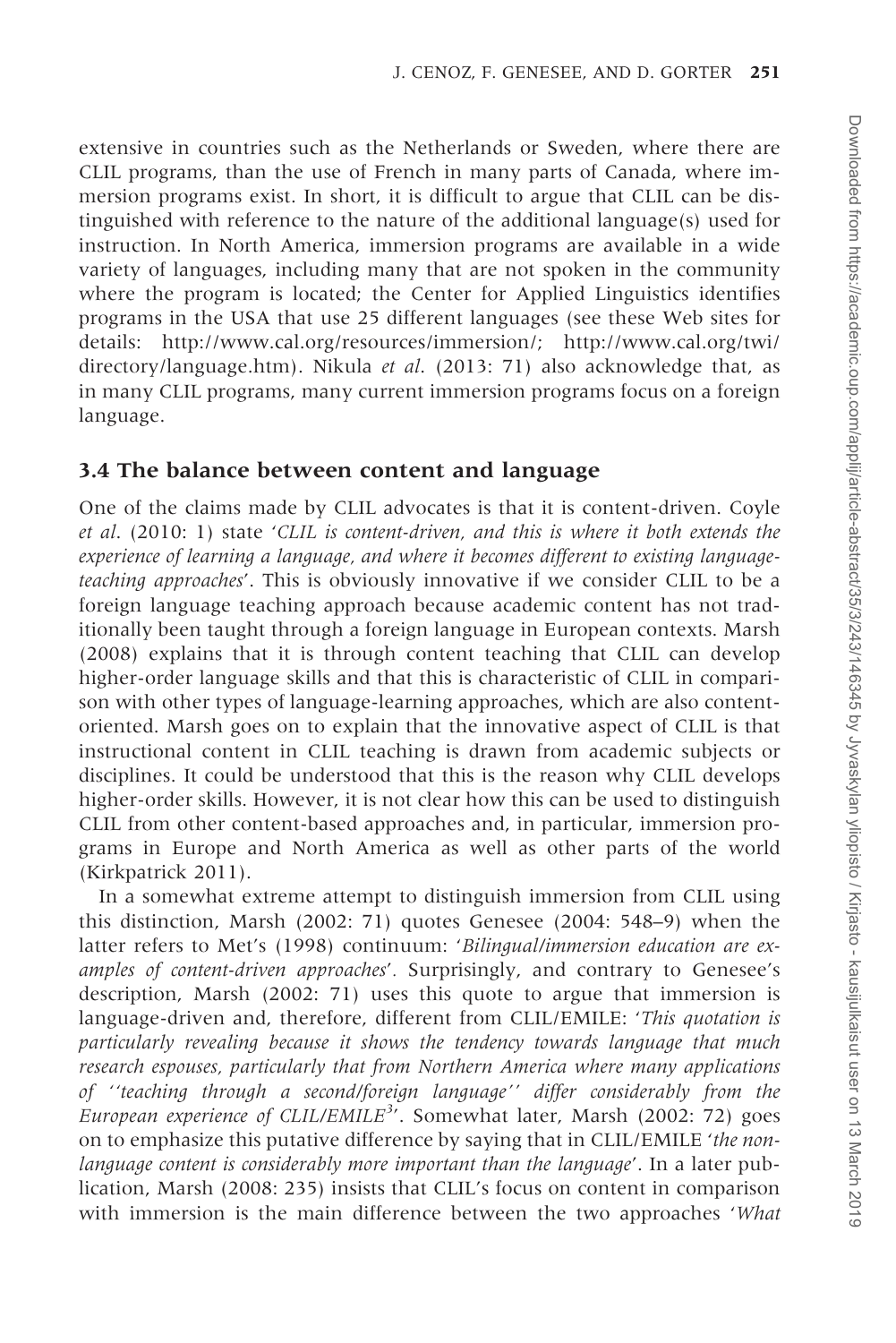happened, over time, was that forms of CLIL focused more on the content, rather than on the language. This would be the single most distinctive difference between such forms of CLIL and immersion'. However, this argument does not hold up because both [Met \(1998\)](#page-18-0) and [Genesee \(2004\)](#page-17-0) consider immersion as 'content-driven' rather than 'language-driven'. In a related vein, to highlight the differences between CLIL and immersion, Coyle et al. ([2010:](#page-17-0) 133–4) claim that research in immersion is focused mainly on language. However, this is to overlook the extensive immersion research that has focused on academic achievement [\(Genesee](#page-17-0) [1987, 2004](#page-17-0)). Even were one to accept that there is a greater focus on language than on academic achievement in Canadian immersion research, the same can be said of research on CLIL where research on content is extremely limited. Moreover, that research focuses more on language than on academic achievement in the Canadian context says nothing about the focus of instruction in the classroom. The focus on language in research may reflect the historical fact that immersion grew out of concerns about the quality of L2 learning that resulted from traditional methods of L2 teaching and, thus, the need to establish that immersion was a more successful alternative. The focus on language may also reflect the finding that although research has consistently shown that immersion students score at par on academic achievement tests, they show mixed results when it comes to language outcomes. In short, claims that CLIL and immersion differ with respect to their relative focus in research and during instruction on content versus language are not well founded and, in fact, run counter to claims of most Canadian immersion researchers who have pointed out that the focus on content in immersion has resulted in language instruction being incidental ([Genesee 1991;](#page-17-0) [Swain 1996;](#page-19-0) [Lyster 2007](#page-18-0)).

The language-content distinction has been invoked further as a distinguishing feature of CLIL and immersion insofar as advocates of CLIL argue that there is more systematic planned integration of language and content in CLIL than in immersion ([Coyle 2008; Coyle](#page-17-0) et al. 2010: 6). On the one hand, researchers and educators working in immersion programs themselves have drawn attention to the need for more systematic, explicit, and coherent integration of language and content instruction ([Swain 1996;](#page-19-0) [Lyster 2007](#page-18-0); [Genesee and Lindholm-Leary 2013](#page-17-0)). Lyster ([2007:](#page-18-0) 137), in particular, has written extensively about the merits of instruction in immersion programs that systematically counterbalances language and content instruction. On the other hand, evidence that there is a more balanced pedagogic integration of content and language in CLIL is scant. In fact, as pointed out by [Dalton-Puffer](#page-17-0) et al. (2009) and [Evnitskaya and Morton \(2011\),](#page-17-0) the majority of CLIL teachers are subject specialists without formal qualifications in foreign language and/or general language pedagogy and, moreover, that CLIL classrooms are just like classrooms in which subjects are taught in the first language. Moreover, there is often little collaboration between teachers who teach the L2 or foreign language per se and those teachers who are teaching content through those languages. However, there is wide variation in this regard.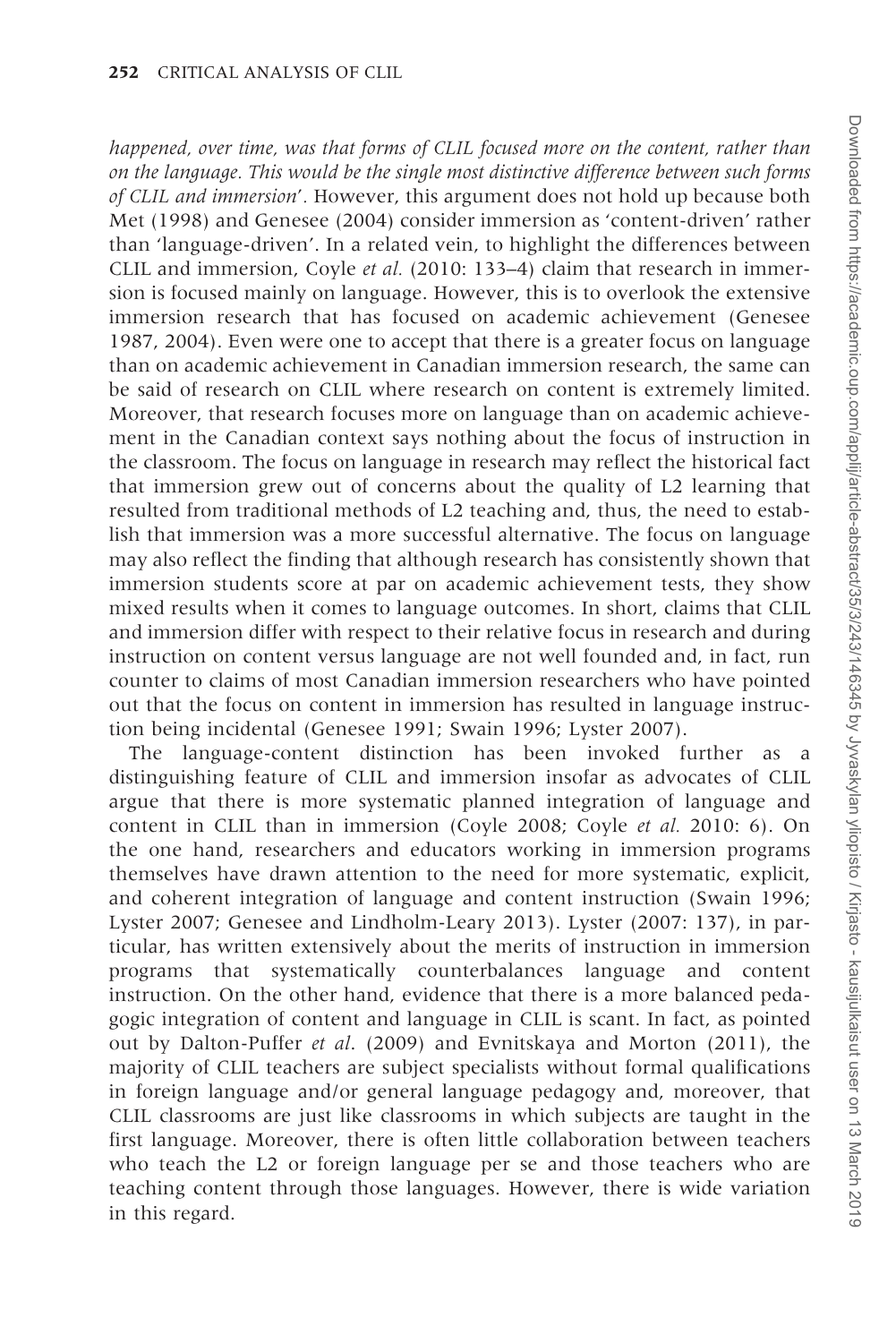#### 3.5 Other pedagogical issues

Some CLIL experts assert that there are other important pedagogical differences between CLIL and immersion. For example [Ball and Lindsay \(2010\)](#page-16-0) explain that CLIL teachers devise their own instructional methods, design their own materials, and highlight the role of language, whereas immersion teachers always use materials developed for native speakers. Although native language materials are used in some immersion classrooms for some content teaching, largely in the higher grades when students' L2 skills are relatively advanced, there are just as many cases when immersion teachers devise their own materials, adapt native language materials to be suitable for L2 learners, or use locally devised immersion-specific materials; this is especially true in the early grades of immersion and when complex academic subjects such as physics or chemistry are taught through the L2. It seems most likely that there is enormous variation in both the pedagogical materials and pedagogical methods used by teachers in both CLIL and immersion classrooms.

That the development and use of instructional materials in CLIL and immersion classrooms may not be as distinct as implied by some CLIL advocates comes from cases where CLIL educators in Europe have acknowledged the important role played by immersion in the development of CLIL methodology. For example, Ruiz de Zarobe and Lasagabaster [\(2010](#page-19-0): xi–xii) refer to the transfer of methodology from immersion to CLIL 'In those communities where immersion programs in the minority language have had a long tradition, such as the Basque Country or Catalonia, CLIL teachers have been able to transfer the methodological procedures gathered in sound immersion programs, stepping from regional to foreign languages'.

In a totally different vein, it has been argued that CLIL differs from immersion in that immersion begins at an earlier age than CLIL ([Lasagabaster and](#page-18-0) [Sierra 2010](#page-18-0)). Dalton-Puffer et al. ([2010b](#page-17-0): 1) point out that CLIL is usually implemented after learners have acquired literacy skills in their first language. However, there are middle and late as well as early immersion programs and there are early CLIL programs ([Llinares](#page-18-0) et al[. 2012](#page-18-0):2). In fact, [Coyle](#page-17-0) et al. [\(2010\)](#page-17-0) give examples of CLIL models for pre-school, primary, secondary, and higher education. In any case, differences in age of introduction of CLIL versus immersion hardly seem sufficient to argue that the two approaches are pedagogically distinct, except in an incidental fashion linked to learner age.

In contrast to the perspectives that CLIL and immersion are different in irreconcilable ways, some consider CLIL to be the same as CBI and, thus, immersion, which is clearly a form of CBI (Järvinen 2007: 255; [Ruiz de](#page-19-0) [Zarobe 2008:](#page-19-0) 61). For example, Ruiz de Zarobe ([2008:](#page-19-0) 61 footnote) point out 'Content and Language Integrated Learning (CLIL) and Content-based instruction (CBI) can be considered synonymous. The former is used more frequently in Europe while the latter has gained more popularity in the United States and Canada'. However, as we have already seen, immersion is considered a type of CBI, so it can also be seen as a type of CLIL. Indeed, for some experts, there is no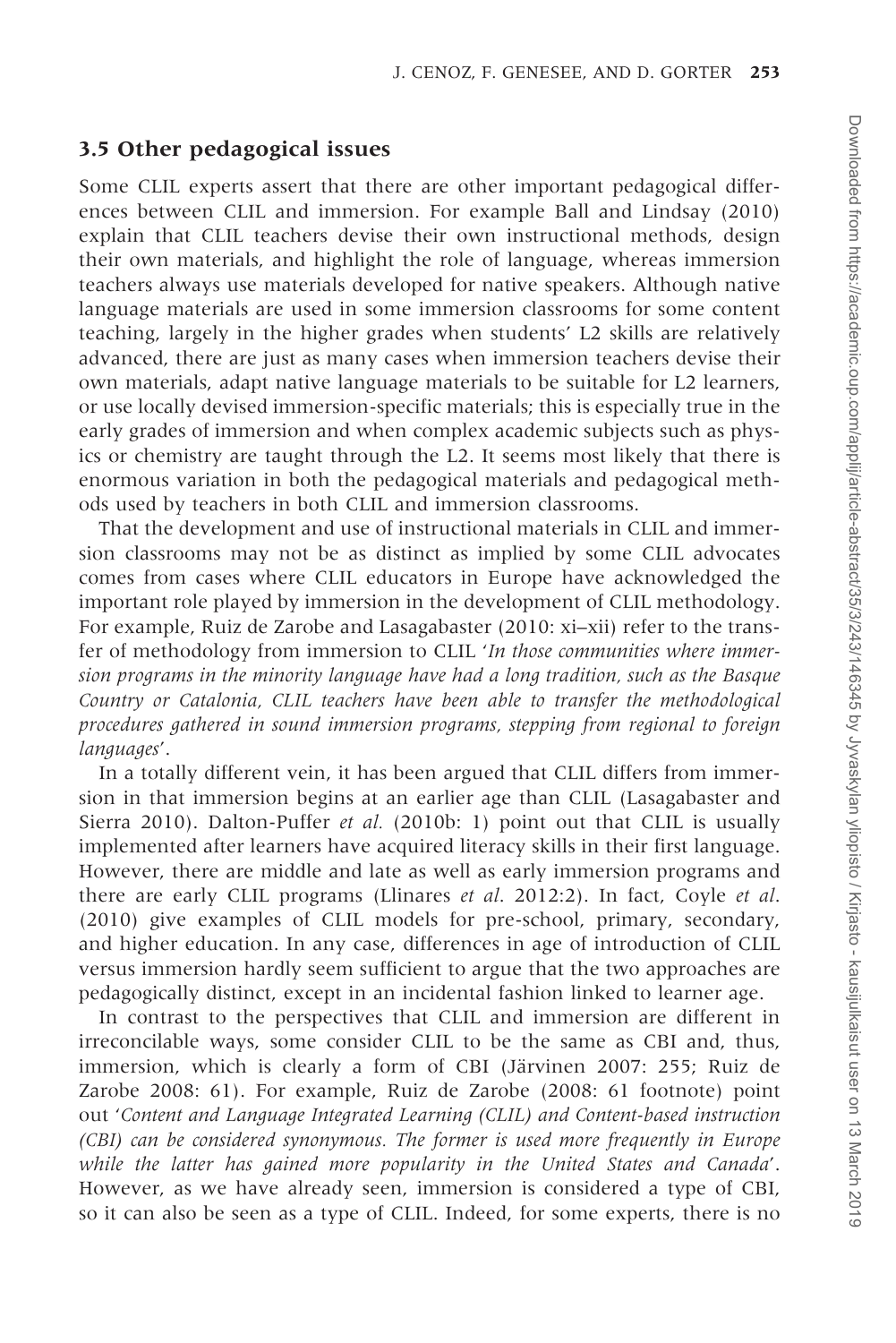distinction between CLIL and immersion. For example, Várkuti [\(2010](#page-19-0): 68) considers that schools using the CLIL approach have 'an adapted version of a kind of partial immersion program'. Maillat [\(2010](#page-18-0): 45) goes even further and considers CLIL to be a specific form of immersion '...any kind of immersion education (of which CLIL is regarded as a specific form)'. For others, CLIL is the general construct under which a variety of alternative forms of integrated language and content instruction can be placed, including immersion ([Baetens Beardsmore 2002](#page-16-0); [Coyle 2007a](#page-17-0); [Dalton-Puffer 2007](#page-17-0); Sylvén 2007). Van de Craen et al. ([2007:](#page-19-0) 186) encourage the use of CLIL in this generic sense when they write 'CLIL has earned its stripes in various educational contexts, in Canada it helped Canadians to learn their second language; in Wales, CLIL played an important role in reviving the Welsh language'. Reference to immersion as a type of CLIL can also be found in the article by Coyle et al. ([2010:](#page-17-0) 9), where French immersion in Canada and Basque trilingual programs in Spain is presented as an example of CLIL with languages other than English. That CLIL may not be a totally new, unique form of education is discussed also by Mehisto *et al.* [\(2008](#page-18-0): 9), who even uses the term CLIL to refer to education in ancient Akkadian communities, some 5,000 years ago, when Sumerian was used as a medium of instruction to teach academic subjects.

In summary, our comparison of perspectives on CLIL versus immersion indicates that there is not a single position regarding the relationship between CLIL and immersion among CLIL advocates and, moreover, distinctions that have been used by advocates to argue that CLIL is unique do not, in fact, hold up when analyzed carefully. Before leaving this discussion, it is important to recognize that in the European context, CLIL has attracted scholars and practitioners in the field of English as a foreign language (EFL) in particular. As a result, in some circles, CLIL has become a label to designate a relatively innovative form of teaching EFL insofar as EFL teaching in Europe has traditionally been limited to the English language class and has not included much academic content. In this regard and in this context only, CLIL might be considered unique. However, this innovation in EFL education in Europe is insufficient to warrant considering CLIL an innovative form of education outside the European context.

### 4. TAKING STOCK AND MOVING FORWARD

Our examination of the definition and scope of the term CLIL both internally, as used by CLIL advocates in Europe, and externally, as compared with immersion education in and outside Europe, indicates that the core characteristics of CLIL are understood in different ways with respect to: the balance between language and content instruction, the nature of the target languages involved, instructional goals, defining characteristics of student participants, and pedagogical approaches to integrating language and content instruction. Identifying the programmatic, instructional, and student-related properties that are specific and perhaps unique to CLIL is complicated by the diverse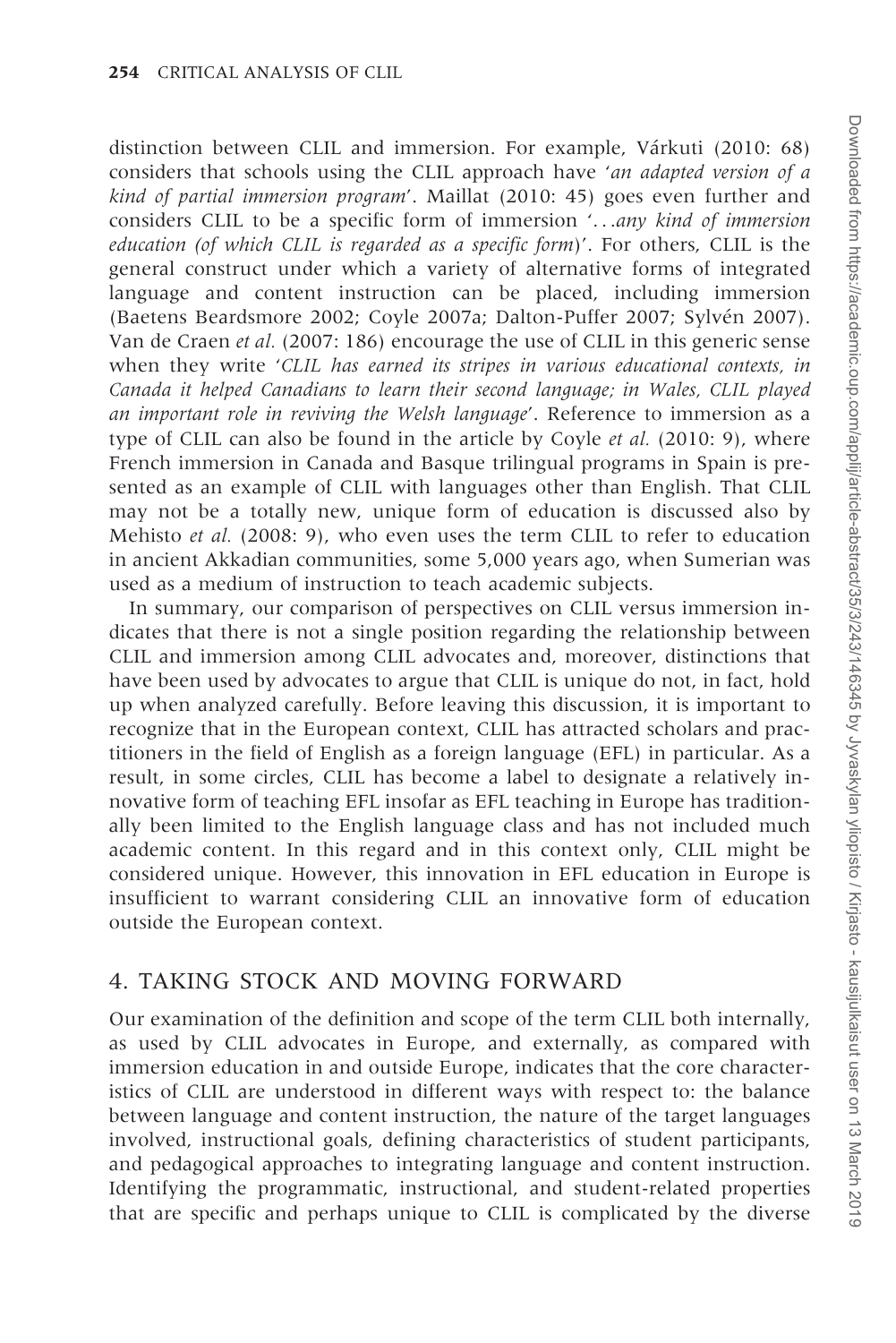and ill-defined range of learning contexts/opportunities that can be classified as CLIL, as noted by [Mehisto](#page-18-0) et al[. \(2008\).](#page-18-0) Our analysis reveals further that categorical distinctions between CLIL and immersion, another widely used form of integrated content and language instruction, are unsupported ([Tedick and Cammarata 2012](#page-19-0)). In fact, the lack of precision in the internal definition of CLIL makes it difficult, if not impossible, to identify features that are uniquely characteristic of CLIL in contrast with immersion education.

We believe that CLIL is best conceptualized as an umbrella term, like CBI, that incorporates a wide variety of program alternatives and learning opportunities. What alternative renditions of CLIL share is their view that authentic content that extends beyond language be used as a vehicle for L2/foreign language teaching and learning—as well, of course, as being of importance for teaching and learning itself. In our opinion, the extent to which CLIL (and CBI as well) entails a specific well-defined pedagogical approach to content and language integrated teaching, which is evident in all and only CLIL classrooms and programs, is presently not clear and, thus, open to question and discussion. The same could be said of immersion, which itself lacks a clear and coherent pedagogy. In any case, from the perspective of CLIL as an umbrella construct, immersion education can be considered a particular form of CLIL (or CBI). Immersion programs share characteristics with some, but not all, forms of CLIL. More specifically, and like other forms of CLIL, immersion is characterized by the use of an L2 or a foreign language as the language of instruction of prescribed non-linguistic academic content. Immersion, which typically uses an L2/foreign language to teach at least 50% of the school curriculum throughout elementary school, contrasts with other forms of CLIL that, for example, use the target language for teaching only one subject or for teaching modules that are part of specific school subjects. For instance, one lesson in an English as an L2/foreign language course can be CLIL-oriented by focusing on the solar system or on musical instruments. In any case, if we conceptualize CLIL as an umbrella construct and immersion as a form of CLIL, it is difficult and meaningless to make categorical claims about their distinctiveness.

The development of CLIL since its inception two decades ago has strengths and weaknesses. In moving the development of CLIL forward, it is useful to take stock of each. Among CLIL's strengths are the following:

#### 4.1 The spread of CLIL

The growing interest in CLIL and the European-specific perspective it offers has resulted in enthusiasm in and active pursuit of improved methods of foreign language/L2 teaching that is much welcomed at a time when the countries of the European Union are becoming increasingly integrated and, indeed, as nations around the world become globally integrated. There is little question that providing students with enhanced opportunities in school to acquire competence in additional languages will better prepare them for globalization,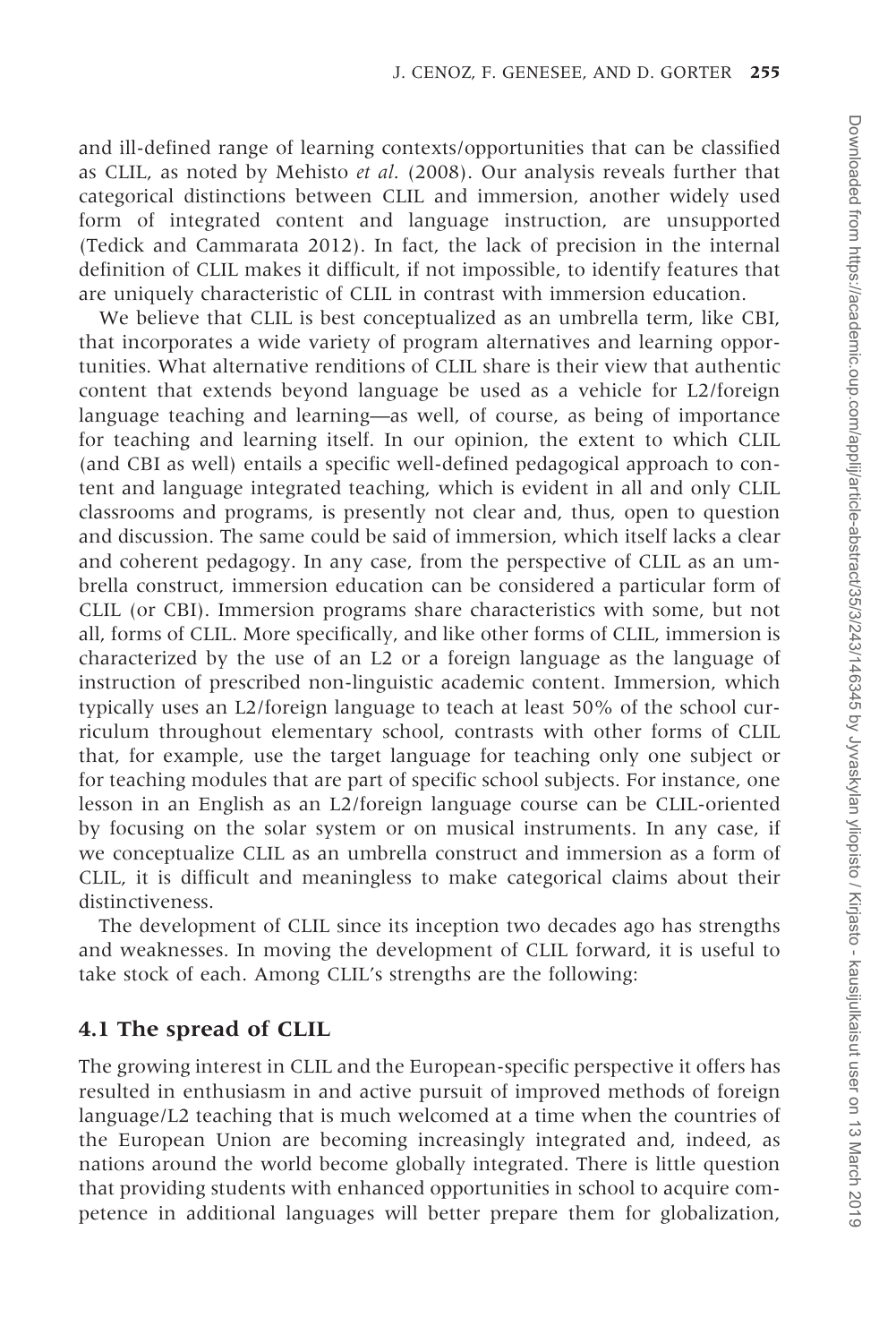whether they are educated in the European community or in communities elsewhere.

#### 4.2 L2/foreign languages in the school curriculum

The development and expansion of CLIL in Europe and around the world has served to increase the prominence of L2/foreign languages in school curricula. CLIL programs provide more hours of contact with the L2/foreign language, and CLIL has made learning an L2/foreign language in school more important throughout Europe and beyond. The integrated approach to language and content teaching espoused by CLIL has the potential to better integrate foreign language/L2 instruction and the teachers responsible for that instruction with mainstream curriculum and teachers.

#### 4.3 Research

The development of CLIL and the enthusiasm it has engendered in foreign language/L2 education circles has stimulated research on language learning, and content integrated language learning in particular, that is advancing our theoretical understanding of this important aspect of human development and our capacity to nurture it in school contexts. However, by insisting on the uniqueness of CLIL as compared with immersion and other CBI programs, the wealth of research evidence on immersion and other variants of CBI is often ignored.

At the same time, there are some weaknesses in CLIL that warrant greater attention.

#### 4.3.1 The bandwagon effect

As noted by Banegas ([2011:](#page-16-0) 183) 'Because CLIL shortcomings are not fully addressed, I believe that a rather evangelical picture is offered, implying to teachers that very few problems will emerge'. In fact, claims on behalf of the success of CLIL are all too often made without substantial empirical evidence [\(Coyle 2007a](#page-17-0); [Wolff](#page-19-0) [2007b](#page-19-0); [Bruton 2011\)](#page-17-0). There is a need for more balanced reflection on both the strengths and shortcomings or gaps in our understanding of CLIL and its effectiveness in diverse contexts.

#### 4.3.2 The scarcity of research

Even though the development of CLIL has stimulated research on content and language integrated learning, there are important empirical gaps in our understanding of its effectiveness. [Bruton \(2011\),](#page-17-0) for example, points out that although the rationale for integrating content with language teaching includes the assumption that this will increase motivation and, thus arguably, use of the target language, it could have the opposite effect. More specifically, student motivation might be reduced because of loss of self-esteem when students are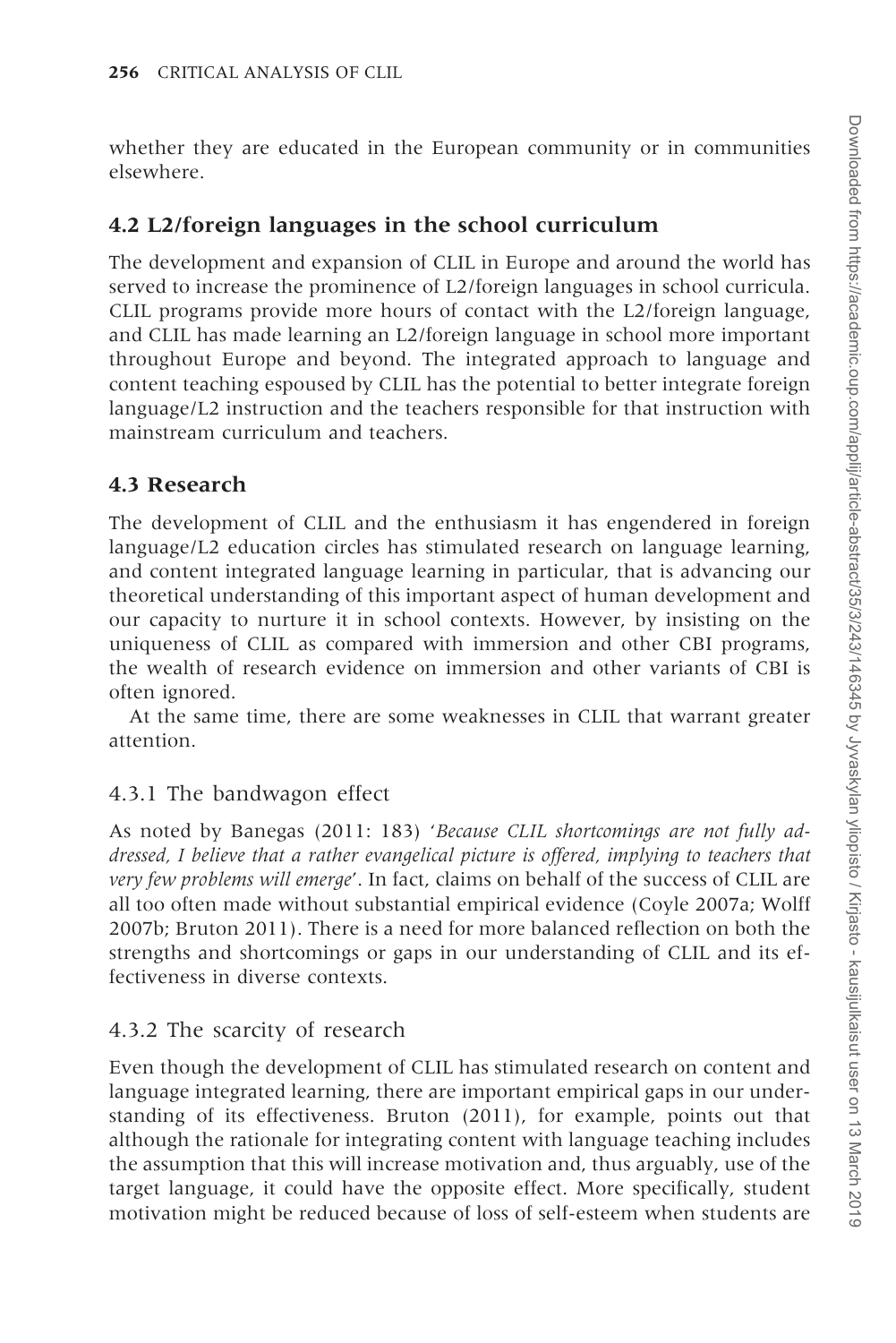required to use a language they do not know, and use of the language might actually diminish if the subject matter is novel and/or complex resulting in reduced language acquisition. Without empirical evidence concerning these issues, we simply do not know. Similar concerns have been identified by immersion researchers ([Lyster 2007](#page-18-0)) and by Lin and Man [\(2009](#page-18-0): chapter 7) in reference to the use of English as the language of instruction in Southeast Asia. In a related vein, there is a need to examine more carefully if content is acquired to the same extent when taught through the medium of the L2 in comparison with students' native language ([Seikkula-Leino 2007\)](#page-19-0). Fundamental issues about the effectiveness of CLIL remain unexamined. Specifically, much, if not most, research on CLIL has been conducted by ESL/EFL scholars who have compared CLIL and non-CLIL groups of learners and reported higher achievement in English for CLIL learners ([Coyle 2007a;](#page-17-0) Järvinen 2007; Lorenzo et al. 2010). Although these results provide general support for CLIL (although see [Bruton 2011](#page-17-0) for an opposing view), they do not establish a clear causal link between integrated language and content teaching and learner outcomes. CLIL instruction usually entails more contact hours with the target language during the school day, and it could be this extended exposure to the target language that is the crucial variable [\(Tedick and](#page-19-0) [Cammarata 2012](#page-19-0)). Perhaps the same number of hours of direct language instruction would be as effective or more effective without a CLIL approach ([Bruton 2011\)](#page-17-0).

The need for more research in general has been noted by some CLIL experts ([Dalton-Puffer](#page-17-0) et al. 2010a). As [Marsh \(2008\)](#page-18-0) points out, and as we have noted, however, there are challenges to carrying out research on CLIL because of the diversity of CLIL program formats and the lack of a standardized CLIL blueprint [\(Van de Craen](#page-19-0) et al. 2007: 197). At a very minimum, it is incumbent on researchers to provide clear and detailed descriptions of the CLIL classrooms/programs that they are examining to ensure that others can understand the limits of generalizability of their results. Advances on the research front could be hampered by definitional shortcomings, our next point.

#### 4.3.3 The lack of conceptual clarity

The initial and ongoing emphasis on defining CLIL in ways that distinguish it from other CBI programs has resulted in a plethora of and at times contradictory set of definitions of CLIL. This is evident from our analyses of what we call internal as well as external definitions. Conceptualizing CLIL as a blanket term (akin to CBI) embraces the multiple formats of CLIL that it currently includes and which many advocates favor. At the same time, there is a critical need to refine the definition of CLIL in ways that systematically and coherently recognize this diversity of formats. This may call for the creation of a taxonomy of prevalent forms of CLIL that can serve to organize discussions about appropriate pedagogy, research findings, and policy. It is unlikely that research findings, policy statements, or pedagogical practices that are applicable to one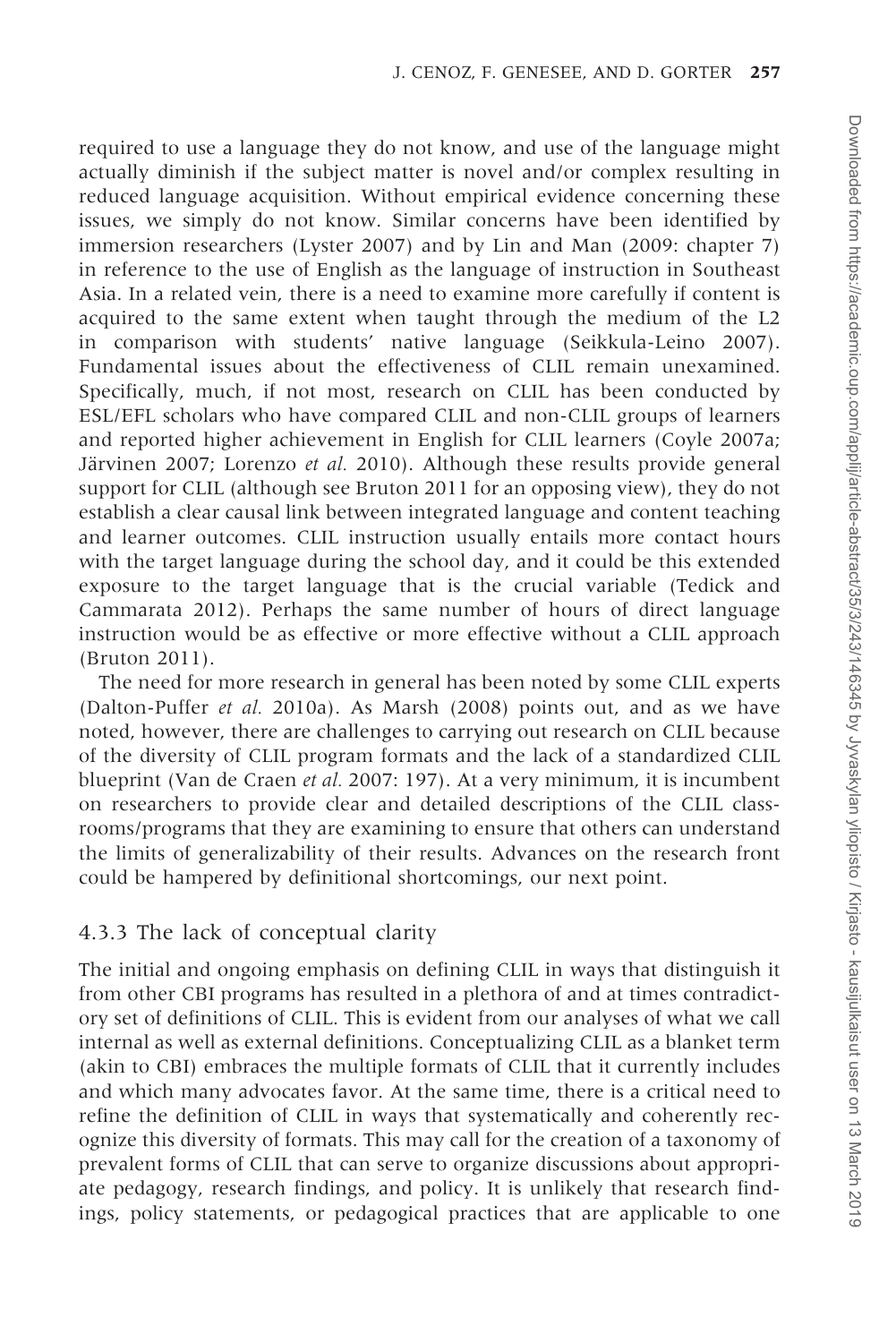variety of CLIL would be appropriate for all renditions of CLIL. Clarity and coherence are necessary to better identify and develop research priorities, pedagogical initiatives, and policy. At present, research efforts as well as educational initiatives are likely to be hampered or limited because there is no widely accepted definition(s) of CLIL and, moreover, no clear understanding of different versions of CLIL. A taxonomy or delineation of alternative formats for CLIL would help to bring order to these matters ([Cenoz 2009\)](#page-17-0).

### 5. THE FUTURE

CLIL has undergone important developments during the past 20 years and has become a well-recognized and useful construct for promoting L2/foreign language teaching. Now that CLIL is well established, it no longer has to struggle for recognition and support. Efforts to insist that it is unique are potentially harmful to its future evolution for several reasons. First, by isolating CLIL, advocates are depriving CLIL educators of valuable information from research on immersion education and related forms of CBI that could inform and improve their efforts in CLIL classrooms and programs in Europe and elsewhere. Secondly, a pre-occupation with the uniqueness of CLIL isolates CLIL theoreticians and researchers from mainstream research on multilingual and L2 education, as, logically, anything that is unique is unrelated to other forms of L2 education. Rather than insisting on the uniqueness of CLIL, efforts might be better spent establishing a taxonomy of different common forms of CLIL/CBI so as to circumscribe the diverse contexts in which CLIL is found. This, in turn, will make it possible to conduct research that is generalizable, meaningful, and useful. This will also make it possible for theory, research, and educational practices in CLIL settings to contribute to general theories, research findings, and pedagogy.

We believe that it is time for CLIL scholars to move from celebration to a critical empirical examination of CLIL in its diverse forms to better identify its strengths and weaknesses in different learning contexts. It is important that there not be just more research, but rather more critical research on CLIL. We also believe that research on CLIL should go beyond a focus on the 'English as a Foreign Language' perspective of much work at present so that other domains of student learning are examined and better understood. The current focus on ESL/EFL results in neglect of students' achievement in non-language academic domains, such as mathematics and science. A focus on ESL/EFL similarly results in a neglect of acquisition of other L2s as well as neglect of acquisition of students' first language ([Cenoz and Gorter 2011](#page-17-0)). In short, a more comprehensive assessment of student outcomes in diverse CLIL contexts is called for.

A critical, and ultimately the most important, direction for future research is to examine efficient ways to effectively integrate language and content instruction. In other words, research is needed that goes beyond examining simply whether teaching content in an L2 or a foreign language promotes L2 competence to examining how teaching content in an L2 works and how it can be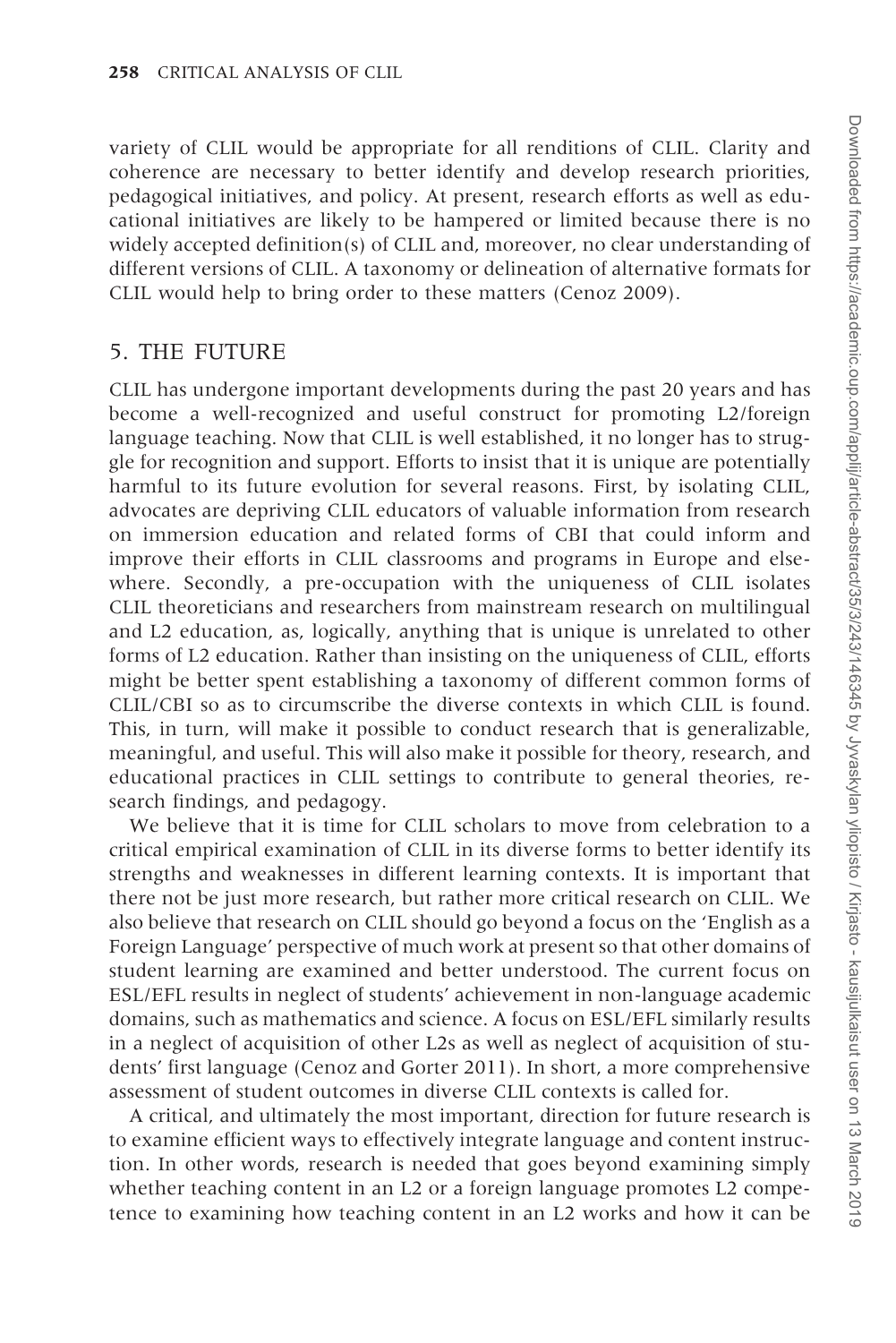<span id="page-16-0"></span>improved. Classroom-based research on how best to integrate language and content is necessary if we are to enhance teacher effectiveness in CLIL settings. Efforts in this direction have been undertaken in CBI programs in North America [\(Lyster 2007](#page-18-0); [Short](#page-19-0) et al. 2011). However, there are many aspects of the integration of language and content instruction that require careful theoretical, empirical, and pedagogical attention. CLIL researchers could learn from their findings. At the same time, research in CLIL settings has much to contribute to these endeavors.

#### ACKNOWLEDGEMENTS

The authors thank the editors and the anonymous reviewers for their helpful comments. Jasone Cenoz and Durk Gorter acknowledge the support of the research grants EDU2012-32191 (Spanish Ministry of Economy and Competitiveness) and IT-714-13/UFI 11/54 (Basque Government).

#### **NOTES**

- 1 The group of experts were David Marsh from Finland, Hugo Baetens Beardsmore from Belgium, Do Coyle from the UK, María Jesús Frigols from Spain, Gisella Langé from Italy, Anne Maljers from The Netherlands, Peeter Mehisto from Estonia, and Dieter Wolff from Germany.
- 2 'Language showers are primarily intended for students aged between six

and ten years old, who receive between 30 minutes and one hour of exposure per day. This includes the use of games, songs, many visuals, realia, handling of objects and movement' ([Mehisto,](#page-18-0) [Marsh and Frigols 2008:](#page-18-0) 13).

3 EMILE is the French acronym for CLIL 'Enseignement d'une Matière par l'Intégration d'une Langue Etrangère'.

#### REFERENCES

- Alejo, R. and A. Piquer. 2010. 'CLIL teacher training in extremadura: A needs analysis perspective' in D. Lasagabaster and Y. Ruiz de Zarobe (eds): CLIL in Spain. Implementation, Results and Teacher Training. Cambridge Scholars Publishing, pp. 219–42.
- Baetens Beardsmore, H. 2002. 'The significance of CLIL/EMILE' in D. Marsh (ed.): CLIL/EMILE the European Dimension. University of Jyväskylä, pp. 24–6.
- Baetens Beardsmore, H. 2007. 'The working life perspective' in D. Marsh and D. Wolff (eds): Diverse Contexts-Converging Goals: CLIL in Europe. Peter Lang, pp. 27–31.
- Ball, P. and D. Lindsay. 2010. 'Teacher training for CLIL in the Basque country: The case of the Ikastolas - in search of parameters'

in D. Lasagabaster and Y. Ruiz de Zarobe (eds): CLIL in Spain. Implementation, Results and Teacher Training. Cambridge Scholars Publishing, pp. 162–87.

- Banegas, D. L. 2011. 'A review of CLIL: Content and language integrated learning,' Language and Education 25: 182–5.
- Bostwick, M. 2001. 'English immersion in a Japanese school' in D. Christian and F. Genesee (eds): Bilingual Education. TESOL, pp. 125–38.
- Björklund, S. 1998. 'Immersion in Finland in the 1990s: A state of development and expansion' in J. Cenoz and F. Genesee (eds): Beyond Bilingualism: Multilingualism and Multilingual Education. Multilingual Matters, pp. 85–102.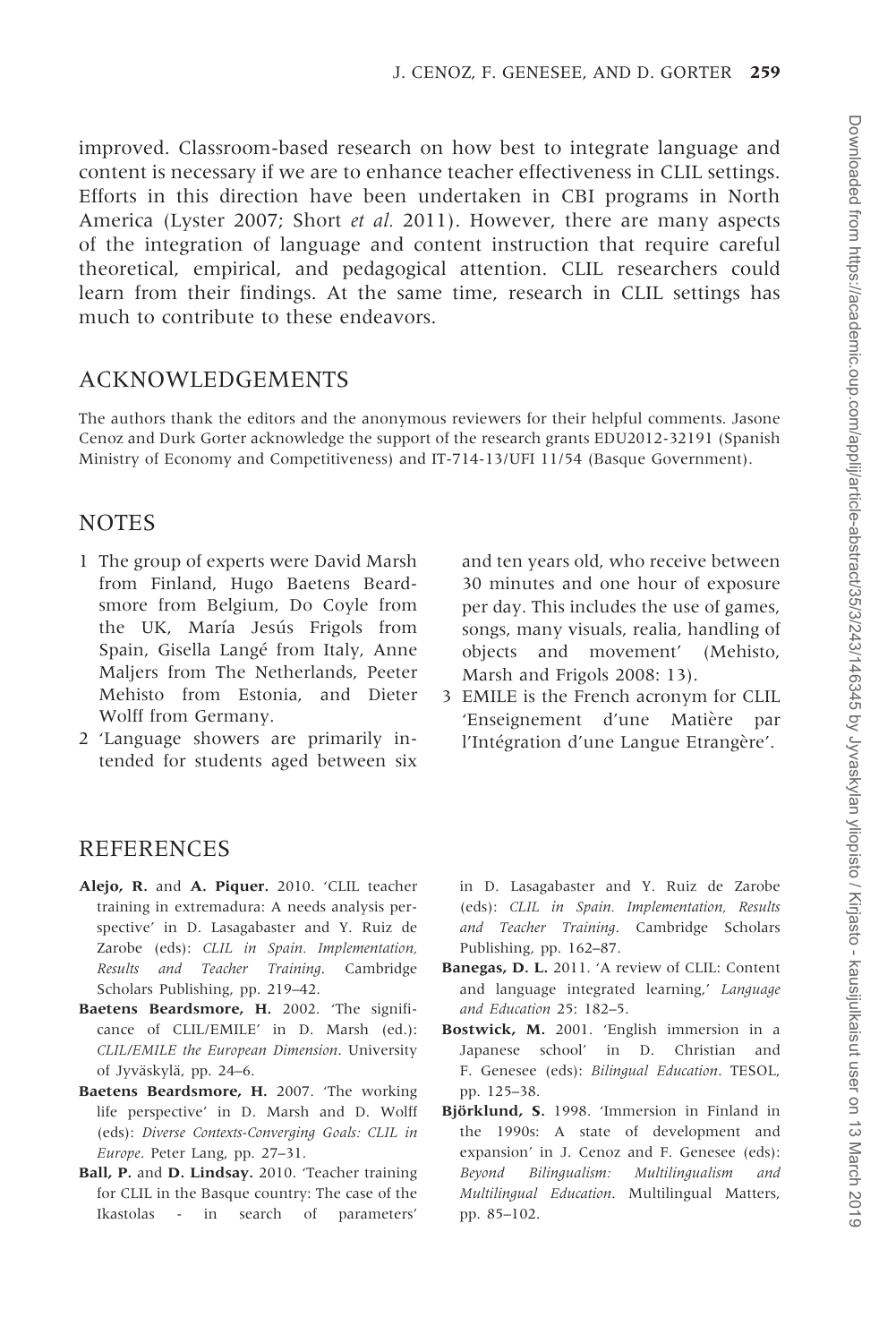- <span id="page-17-0"></span>Bruton, A. 2011. 'Is CLIL so beneficial, or just selective? Re-evaluating some of the research,' System 39: 523–32.
- Caldas, S. J. and N. Boudreaux. 1999. 'Poverty, race, and foreign language immersion: Predictors of math and English language arts performance,' Learning Languages 5: 4–15.
- Cenoz, J. 2009. Towards Multilingual Education: Basque Educational Research from an International Perspective. Multilingual Matters.
- Cenoz, J. and D. Gorter. 2011. 'Focus on Multilingualism: A study of trilingual writing,' The Modern Language Journal 95: 356–69.
- Coyle, D. 2002. 'Relevance of CLIL to the European Commission's language learning objectives' in D. Marsh (ed.): CLIL/EMILE the European Dimension. University of Jyväskylä, pp. 27–8.
- Coyle, D. 2007a. 'Towards a connected research agenda for CLIL pedagogies,' The International Journal of Bilingual Education and Bilingualism 10: 543–62.
- Coyle, D. 2007b. 'The CLIL quality change' in D. Marsh and D. Wolff (eds): Diverse Contexts-Converging Goals: CLIL in Europe. Peter Lang, pp. 47–58.
- Coyle, D. 2008. 'CLIL-A pedagogical approach from the European perspective' in N. Van Dusen-Scholl and N.H. Hornberger (eds): Encyclopedia of Language and Education. Springer, pp. 97–111.
- Coyle, D. 2010. 'Foreword' in D. Lasagabaster and Y. Ruiz de Zarobe (eds): CLIL in Spain. Implementation, Results and Teacher Training. Cambridge Scholars Publishing, pp. vii–viii.
- Coyle, D., P. Hood, and D. Marsh. 2010. Content and Language Integrated Learning. Cambridge University Press.
- Dalton-Puffer, C. 2007. Discourse in Content and Language Integrated Learning (CLIL) Classrooms. John Benjamins.
- Dalton-Puffer, C., J. Hüttner, V. Schindelegger, and U. Smit. 2009. 'Technology geeks speak out: what students think about vocational CLIL,' International CLIL Research Journal 1: 18–25.
- Dalton-Puffer, C., T. Nikula, and U. Smit. 2010a. 'Language use and language learning in CLIL: current findings and contentious issues' in C. Dalton-Puffer, T. Nikula, and U. Smit (eds): Language Use and Language

Learning in CLIL Classrooms. John Benjamins, pp. 279–91.

- Dalton-Puffer, C., T. Nikula, and U. Smit. 2010b. 'Charting promises premises and research on content and language integrated learning' in C. Dalton-Puffer, T. Nikula, and U. Smit (eds): Language Use and Language Learning in CLIL Classrooms. John Benjamins, pp. 1–19.
- European Commission. 2012. First European Survey on Language Competences, available at [http://ec.europa.eu/languages/eslc/docs/en/](http://ec.europa.eu/languages/eslc/docs/en/final-report-escl_en.pdf) [final-report-escl\\_en.pdf.](http://ec.europa.eu/languages/eslc/docs/en/final-report-escl_en.pdf)
- Eurydice. 2006. Content and Language Integrated Learning (CLIL) at School in Europe. Eurydice.
- Evnitskaya, N. and T. Morton. 2011. 'Knowledge construction, meaning making and interaction in CLIL science classroom communities of practice,' Language and Education 25: 109–27.
- Genesee, F. 1987. Learning Through Two Languages: Studies of Immersion and Bilingual Education. Newbury House.
- Genesee, F. 1991. 'Second language learning in school settings: Lessons from immersion' in A. Reynolds (ed.): Bilingualism, Multiculturalism, and Second Language learning: The McGill Conference in Honor of Wallace E. Lambert. Lawrence Erlbaum, pp. 183–202.
- Genesee, F. 2004. 'What do we know about bilingual education for majority language students' in T.K. Bhatia and W. Ritchie (eds): Handbook of Bilingualism and Multiculturalism. Blackwell, pp. 547–576.
- Genesee, F. 2007. 'French immersion and at-risk students: A review of research findings,' Canadian Modern Language Review 63: 655–688.
- Genesee, F. and K. Lindholm-Leary. 2013. 'Two case studies of content-based language education,' Journal of Immersion and Content-Based Education 1: 3–33.
- Halbach, A. 2010. 'From the classroom to university and back: teacher training for CLIL in Spain at the Universidad de Alcalá' in D. Lasagabaster and Y. Ruiz de Zarobe (eds): CLIL in Spain: Implementation, Results and Teacher Training. Cambridge Scholars Publishing, pp. 243–56.
- Hofmannová, M., J. Novotná, and R. Pípalová. 2008. 'Assessment approaches to teaching mathematics in English as a foreign language,' International CLIL Research Journal 1:  $20 - 35$ .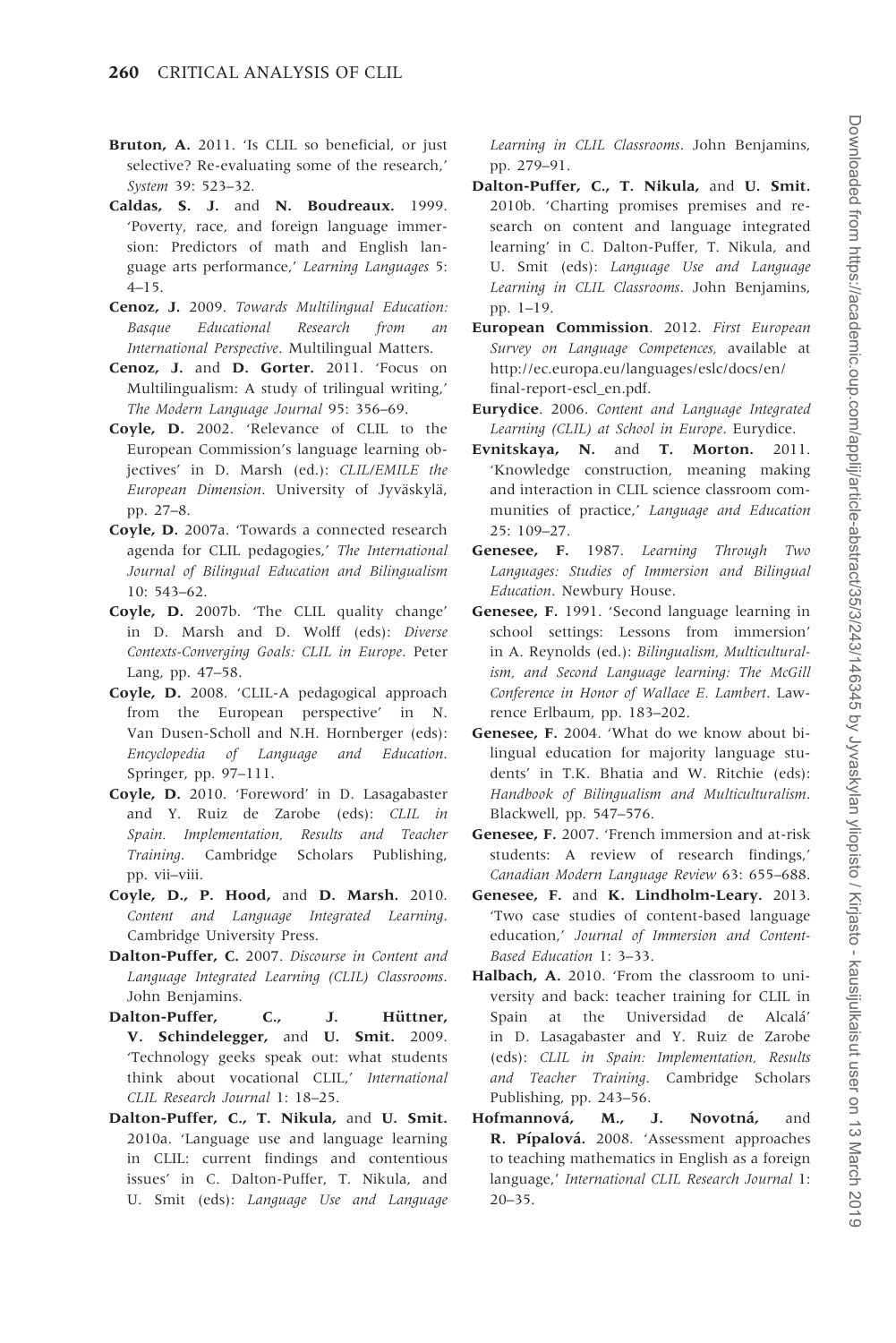- <span id="page-18-0"></span>Holobow, N. E., F. Genesee, and W. E. Lambert. 1991. 'The effectiveness of a foreign language immersion program for children from different ethnic and social class backgrounds: Report 2,' Applied Psycholinguistics 12: 179–98.
- Hondris, G. I., S. Vlahavas, and Demetriadis. 2007. 'Negotiation of meaning and digital textbooks in the CLIL classroom' in D. Marsh and D. Wolff (eds): Diverse Contexts-Converging Goals: CLIL in Europe. Peter Lang, pp. 319–30.
- Hüttner, J. and A. Rieder-Bünemann. 2010. 'A cross-sectional analysis of oral narratives by children with CLIL and non-CLIL instruction' in C. Dalton-Puffer, T. Nikula, and U. Smit (eds): Language Use and Language Learning in CLIL Classrooms. John Benjamins, pp. 61–80.
- Ioannou Georgiou, S. 2012. 'Reviewing the puzzle of CLIL,' ELT Journal: English Language Teachers Journal 66: 495–504.
- Järvinen, H. M. 2007. 'Language in language and content integrated learning (CLIL)' in D. Marsh and D. Wolff (eds): Diverse Contexts-Converging Goals: CLIL in Europe. Peter Lang, pp. 253–60.
- Kirkpatrick, A. 2011. 'English as a medium of instruction in Asian education (from primary to tertiary): implications for local languages and local scholarship,' Applied Linguistics Review 2: 99–120.
- Langé, G. 2007. 'Postscript to CLIL 2006 and future action' in D. Marsh and D. Wolff (eds): Diverse Contexts-Converging Goals: CLIL in Europe. Peter Lang, pp. 351–4.
- Lasagabaster, D. and J. M. Sierra. 2010. 'Immersion and CLIL in English: more differences than similarities,' ELT Journal 64: 367–75.
- Lin, A. M. Y. and E. Y. F. Man. 2009. Bilingual education: Southeast Asian perspectives. Hong Kong University Press.
- Llinares, A., T. Morton, and R. Whittaker. 2012. The Roles of Language in CLIL. Cambridge University Press.
- Lorenzo, F., S. Casal, and P. Moore. 2010. 'The effects of content and language integrated learning in European education: Key findings from the Andalusian bilingual sections evaluation project,' Applied Linguistics 31: 418–42.
- Lyster, R. 2007. Learning and Teaching Language thought Content. John Benjamins.
- Maillat, D. 2010. 'The pragmatics of L2 in CLIL' in C. Dalton-Puffer, T. Nikula, and U. Smit (eds): Language Use and Language Learning in CLIL Classrooms. John Benjamins, pp. 39–58.
- Marsh, D. 2008. 'Language awareness and CLIL,' in J. Cenoz and N. Hornberger (eds): Encyclopedia of Language and Education, vol 6. Knowledge about Language. Springer, pp. 233–46.
- Marsh, D. (ed.) 2002. CLIL/EMILE the European Dimension. University of Jyväskylä.
- Marsh, D. and M. J. Frigols. 2013. 'Contentand language integrated learning' in C. Chapelle (ed.): Blackwell Encyclopedia of Applied Linguistics. Blackwell, pp. 911–20.
- May, S. 2013. 'Indigenous immersion education: International developments,' Journal of Immersion and Content-Based Language Education 1: 34–69.
- Mehisto, P. 2007. 'What a school needs to consider before launching a CLIL program: the Estonian experience' in D. Marsh and D. Wolff (eds): Diverse Contexts-Converging Goals: CLIL in Europe. Peter Lang, pp. 61–77.
- Mehisto, P. 2008. 'CLIL counterweights: Recognising and decreasing disjuncture in CLIL,' International CLIL Research Journal 1: 93–119.
- Mehisto, P. and H. Asser. 2007. 'Stakeholder perspectives: CLIL programme management in Estonia,' International Journal of Bilingual Education and Bilingualism 10/5: 683–701.
- Mehisto, P, D. Marsh, and M. J. Frigols. 2008. Uncovering CLIL. Macmillan Education.
- Met, M. 1998. 'Curriculum decision-making in content-based language teaching' in J. Cenoz and F. Genesee (eds): Beyond Bilingualism: Multilingualism and Multilingual Education. Multilingual Matters, pp. 35–63.
- Met, M. 1999. Content-based Instruction: Defining Terms, Making Decisions. The National Foreign Language Center.
- Navés, T. and M. Victori. 2010. 'CLIL in catalonia: An overview of reesarch studies' in D. Lasagabaster and Y. Ruiz de Zarobe (eds): CLIL in Spain. Implementation, Results and Teacher Training. Cambridge Scholars Publishing, pp. 30–54.
- Nikula, T., C. Dalton-Puffer, and A. Llinares. 2013. 'CLIL classroom discourse: Research from Europe,' Journal of Immersion and Content-Based Language Education 1: 70–100.
- Pérez-Cañado, M. L. 2012. 'CLIL research in Europe: past, present, and Future,' International